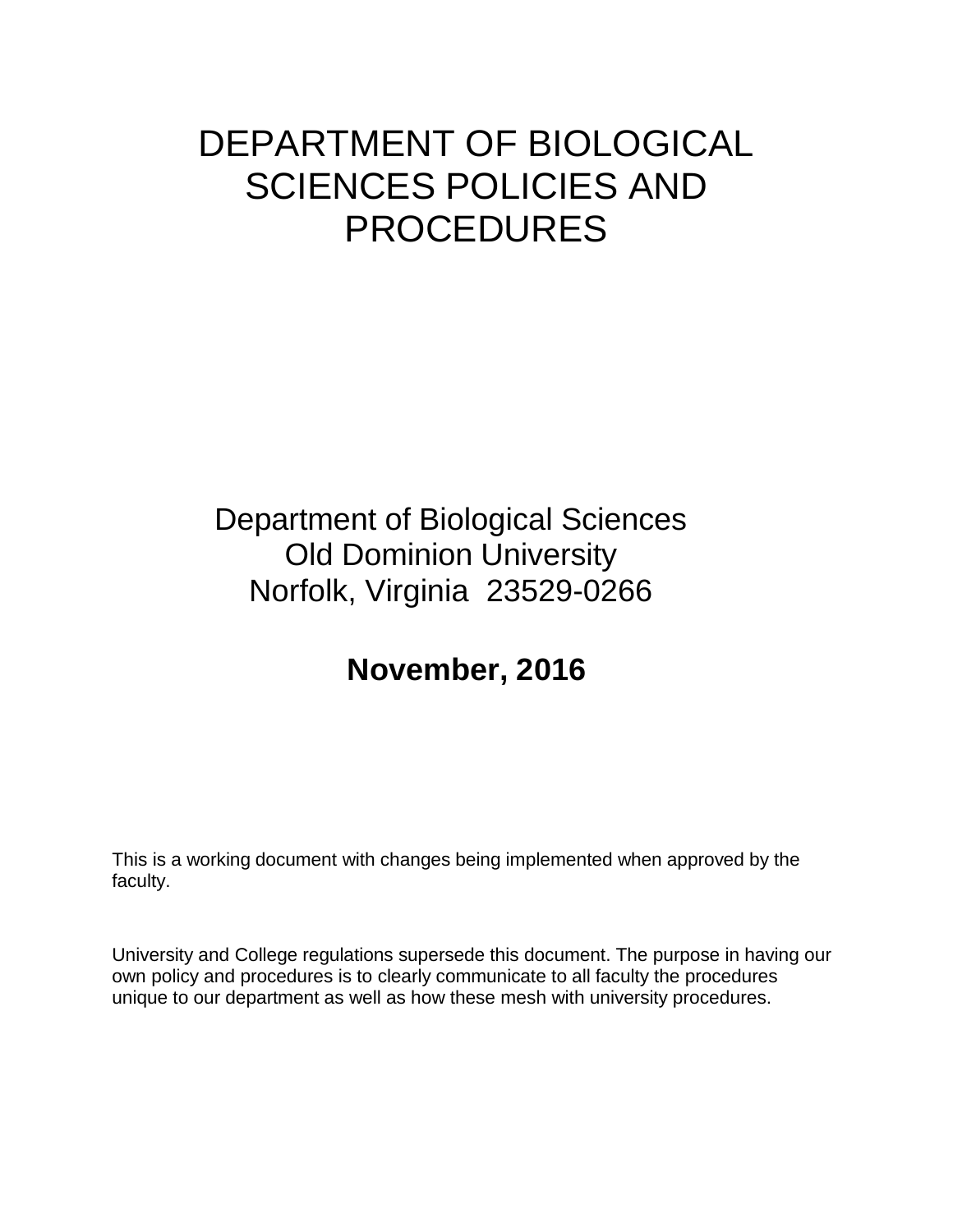# **GOALS OF THE DEPARTMENT OF BIOLOGICAL SCIENCES**

- To generate and disseminate knowledge across the spectrum of biology subdisciplines.
- To train students in the fundamental principles of biology relevant to their future disciplines.
- To ensure a citizenry capable of informed judgments on biological issues.
- To produce biology graduates competitive at the national and international level.
- To recruit well-prepared candidates for graduate study.
- To utilize current techniques and technologies in research and teaching activities.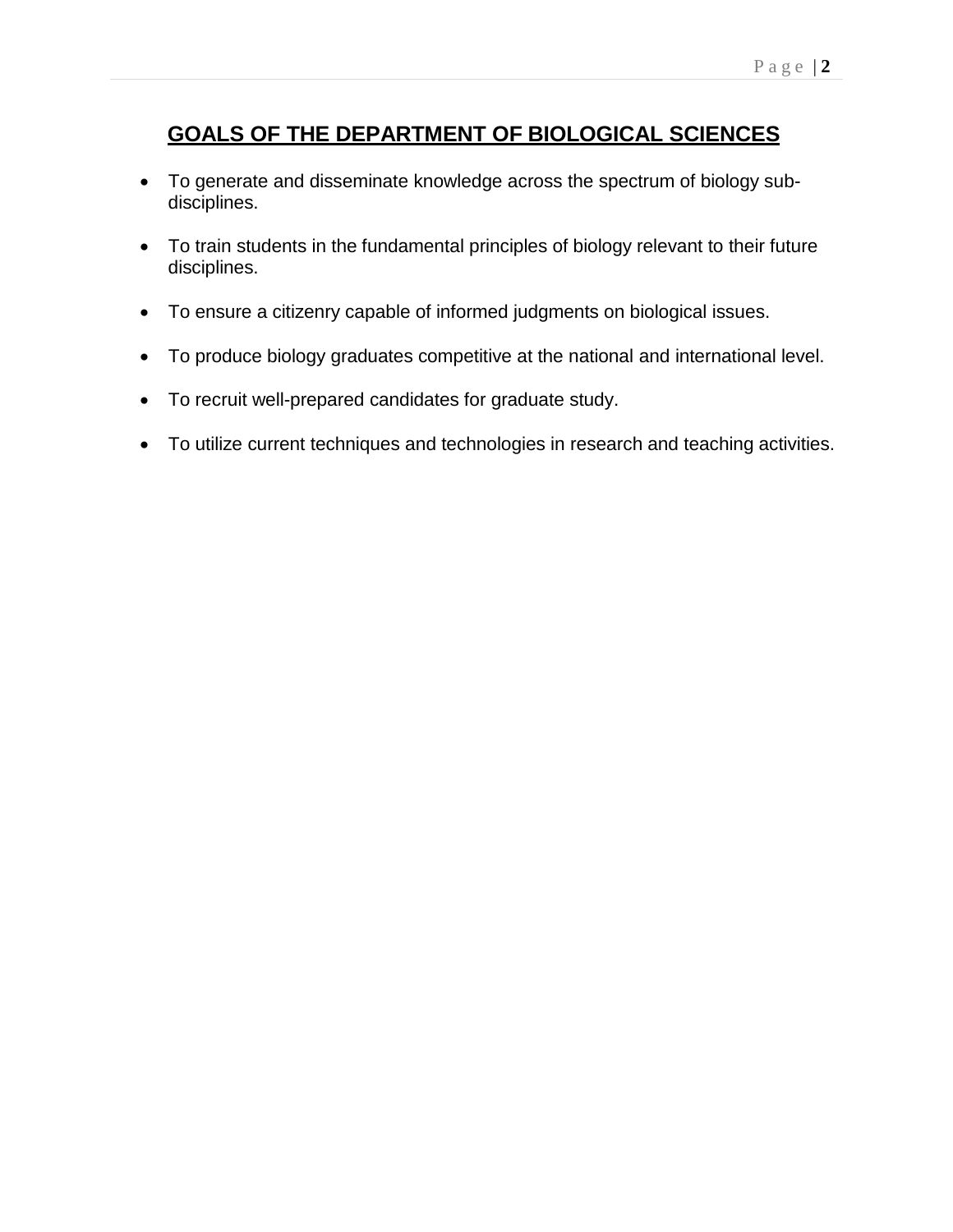# **FACILITIES**

The Department of Biological Sciences is housed within the Mills Godwin Life Sciences Building (completed in 1981) and the adjoining Physical Sciences Building (completed in 2009). In addition to administrative offices, instructional classrooms and laboratories, faculty/staff/graduate student offices, and faculty research laboratories, the department also maintains multi-user facilities for education and research including the following:

- Electron microscopy suite with scanning and transmission electron microscopes.
- Herbarium with over 20,000 plant specimens.
- Museum collections of birds, mammals, fishes, snakes, amphibians, and insects for classroom and research purposes.
- Roof-top greenhouse housing plants for classroom and research purposes.
- Arthur and Phyllis Kaplan Orchid conservatory with space for public displays, research, and offices.
- Aquatic facility with over 6,000 ft<sup>2</sup> of space for tanks and aquaria supplied with seawater and freshwater and two biosafety rooms for marine disease research.
- Blackwater Ecological Preserve, a 319 acre forest reserve in Isle of Wight County, Virginia and part of the 1,000 acre Zuni Pine Barrens State Natural Area.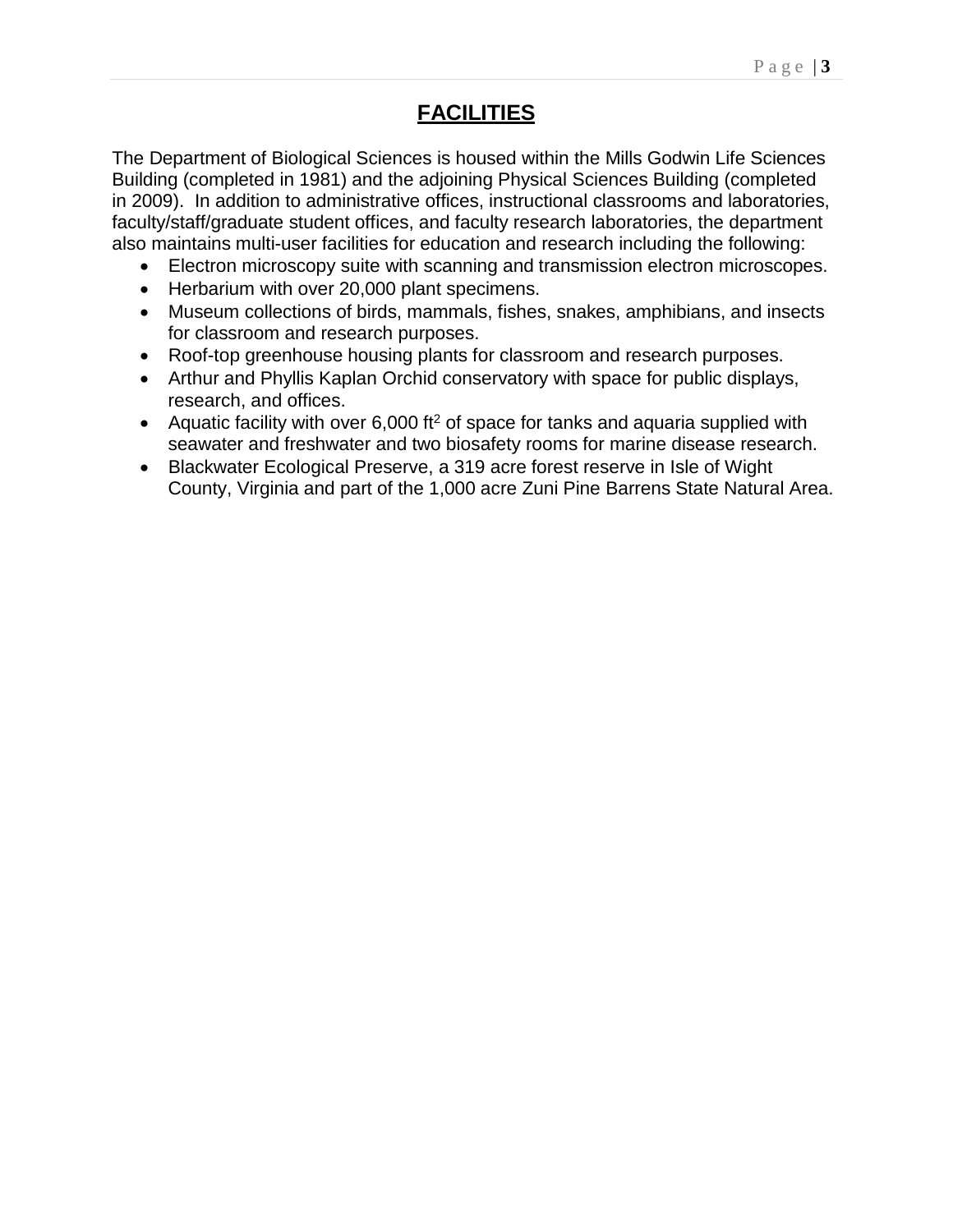# **OFFICE FUNCTIONS**

- Greet and assist office visitors and take telephone inquiries.
- Distribution of mail for faculty, staff, and graduate students.
- Preparation of payroll materials for part-time faculty, research assistants, teaching assistants, and work study students paid through the Commonwealth.
- Placement of department orders for faculty and staff.
- Assignment of course call numbers (CRN) for topics and research.
- Assist Graduate Program Directors and Chief Departmental Advisor with student files and databases.
- Bill faculty and facilities for gas purchases, departmental and rental vehicles, BSSF supplies, EM services, DNA sequencer costs, office supplies, phone/fax use, photocopying, and shipping.

Other Main Office Information

- Computer equipment and other items on staff desks are for the use of that staff member and are for not general use.
- General office supplies are available in the workroom. Let an office assistant know what you need. Although all items are not billed back to the faculty, it is necessary to monitor the use of supplies.
- The copier/printer/FAX is located in the workroom, and is available for faculty and staff use. Please leave the room and machines as you found them.
- Faculty ID cards are required for copying. Faculty are responsible for card security, and replacement of their card.
- Large printing jobs should be sent to the OCCS printer. All printing and copying is now charged to the department, so every effort should be made to reduce the use of paper.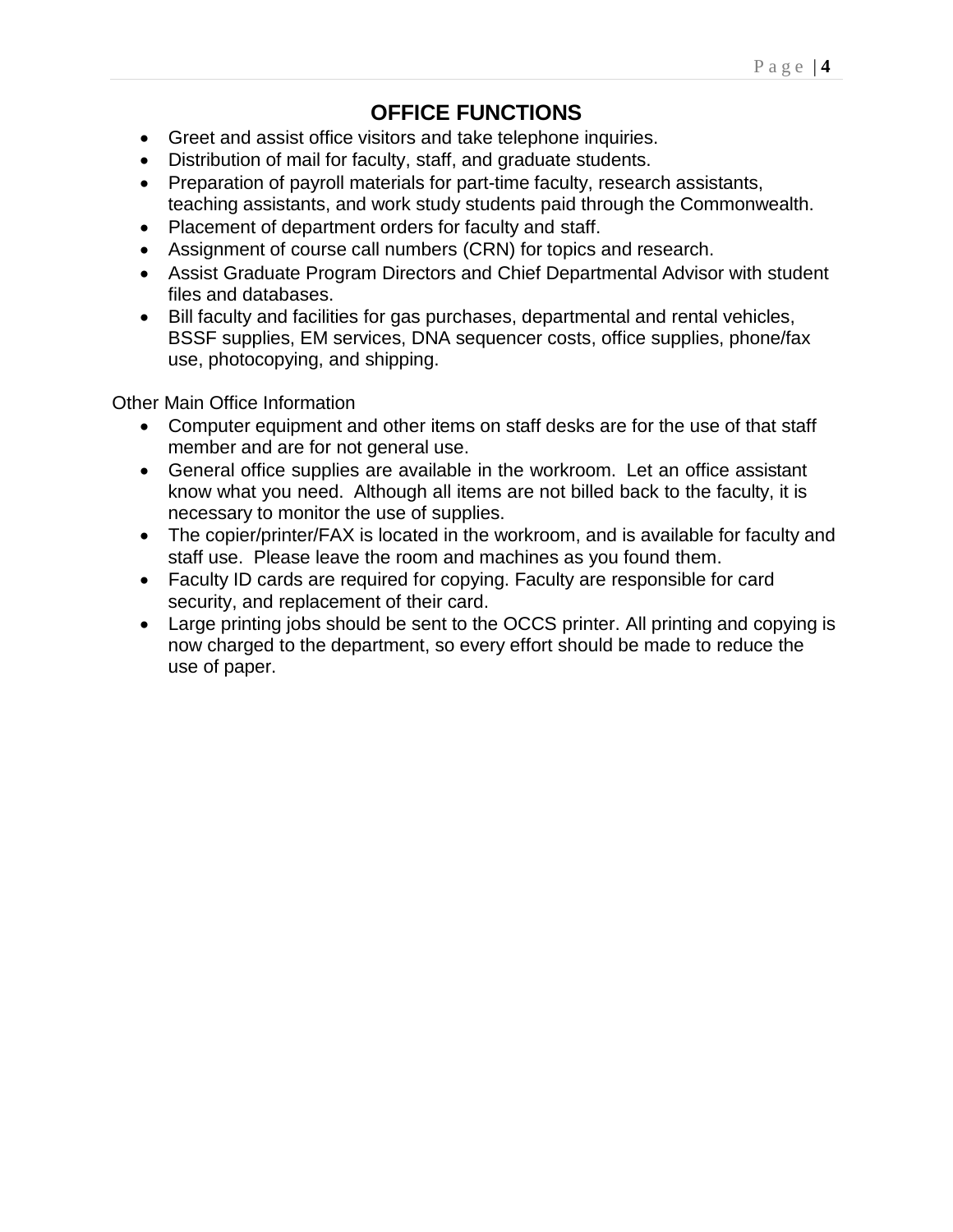# **BIOLOGICAL SCIENCES SUPPORT FACILITY (BSSF**)

The BSSF provides support for departmental courses.

Functions include:

- Preparation of class related materials and assistance for field oriented classes including scheduling of field vehicles and limited maintenance.
- Accepting and resolving problems with deliveries, and notifying faculty of such arrivals.

Because of the time, effort, and space involved in fulfilling these functions, the BSSF cannot be used

- to replace graduate teaching assistants or graduate research assistants.
- for setting up teaching labs.
- for running "dry labs".
- for conducting research for faculty members.
- to run errands
- as a stockroom.

# Requisitions for BSSF Services:

BSSF requisition forms are available in the department main office, the BSSF "prep" area, and online. A requisition must be submitted a minimum of ten working days prior to the needed date. Completed requisitions should be deposited in the BSSF receptacles (in MGB 207 or 110), or sent to the BSSF supervisor. The requisition will be assigned to a BSSF staff member by the supervisor. All requisitions will be assigned a number that should be referred to when making inquiries. Upon completion of a work order, the requesting faculty member will be notified. Charges related to nonteaching activities will be billed to the faculty's research account(s). There is no charge for facility time unless it is requested for special research projects. Bills are filed with the Senior Fiscal Technician (Office Manager).

BSSF is responsible for the availability of supplies, biological samples, and maintenance of equipment in good working order; therefore, entrance to the facility is restricted to facility staff and other authorized personnel. The BSSF is operational during the working day but is secured after hours.

# Faculty Complaints and Suggestions:

Problems with Office or BSSF operations should be discussed with the facility's supervisor. The facility's faculty supervisor should be consulted if a satisfactory solution is not achieved. The facility welcomes any constructive input that might enhance its operations, and will do anything it can to minimize the burdens of the faculty.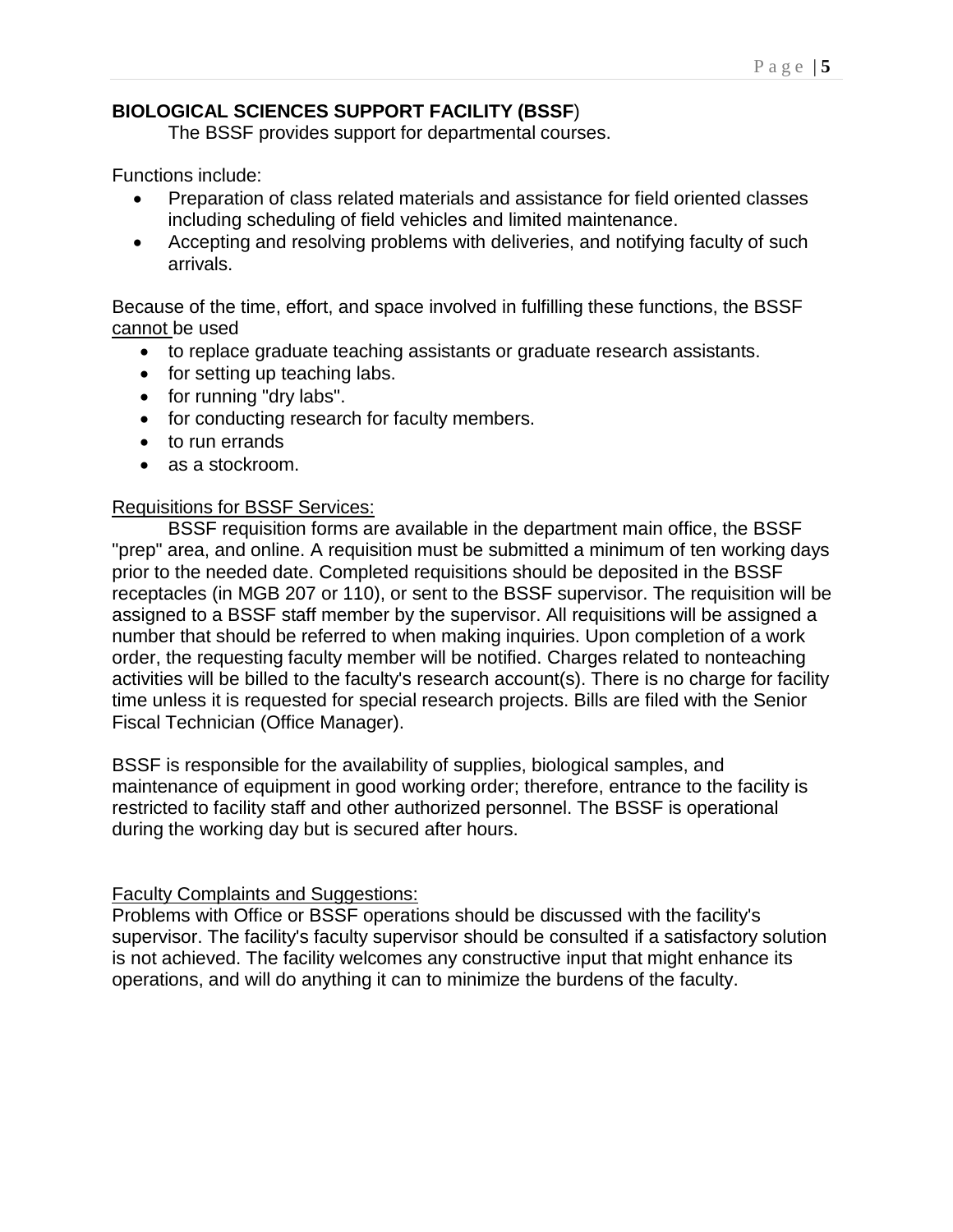# **DEPARTMENT STRUCTURE: ADMINISTRATIVE RESPONSIBILITIES**

# **Department Chair**

The Chair is an administrative officer of the university, and the chief executive officer of the department. She/he has primary responsibility for the development of quality programs in instruction, research, and professional service. The Chair is appointed by the Dean of the College of Sciences with the approval of the Provost.

Within the context of university and College of Sciences policy and governance structure, the Chair's responsibilities and oversight include, but are not limited to, the following.

- Administration of university and college policies at the department level.
- Development of department short-and long-range plans and their evaluation.
- Curriculum development.
- Maintenance of an effective advising system within the department.
- Preparation and administration of the department budget.
- Administration of the department office and facilities.
- Conflict resolution among students, faculty, and staff utilizing university policies for mediation.
- Supervision and evaluation of the department staff.
- Development and evaluation of faculty in teaching, research, and professional service.
- Evaluation of faculty for tenure, promotion, and salary increases.
- Evaluation of staff performance and for salary increases.
- Implementing affirmative action/equal opportunity programs within the department.
- Recruitment and reappointment of faculty.
- Establishment of a mentoring program for new assistant professors and other faculty as needed.
- Liaise with other academic and administrative units of the college and university, and with appropriate external agencies.
- Representation of the department in the community and establishment of relationships to further the interests and programs of the department including development and alumni relations.
- Identification of department, college and university awards for faculty and students.

# **Assistant / Associate Chairs**

Because of the size and complexity of the Department of Biological Sciences, Assistant and Associate chairs are appointed by the Department Chair with the approval of the Executive Committee and the College Dean. Specific responsibilities and assignments are made by the department Chair in consultation with the Executive Committee. In the absence of the Department Chair the Associate Chair may be designated Chair.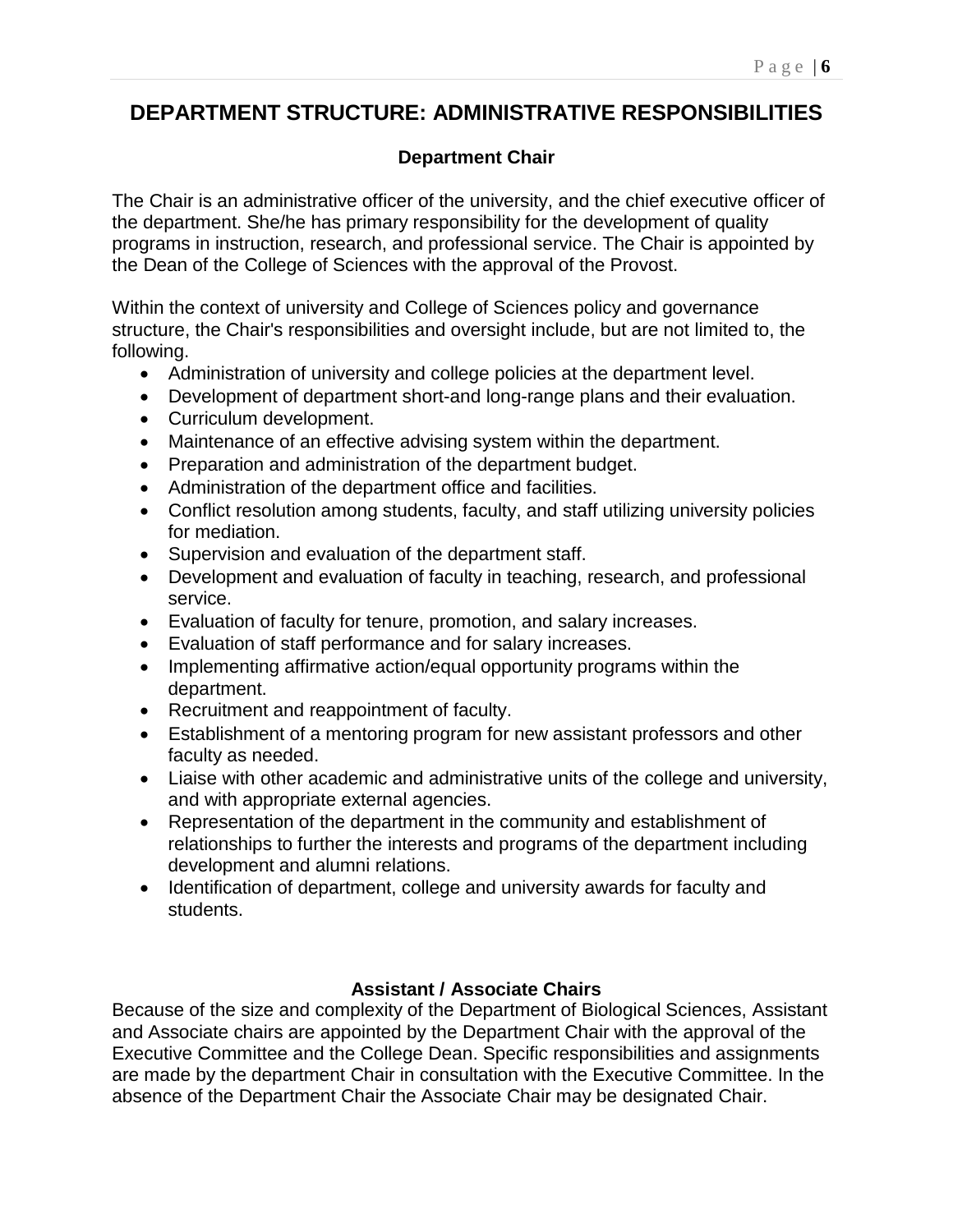# **Graduate Program Director, Biomedical Sciences Doctoral Program Program**

As this program is a multidisciplinary program within a college, the graduate program director will be appointed by the Dean of the College of Sciences. The GPD is responsible for administering all policies and procedures of the program as described in the Faculty Handbook. If a Biology faculty member, The GPD serves as a member of the Graduate Committee, Curriculum Committee, and Executive Committee. If the graduate program director is not a Biology faculty member, a faculty member will be appointed by the Chair as a point of contact within the department who will liaise with the GPD and serve on the respective departmental committees.

#### **Graduate Program Director, Ecological Sciences Doctoral Program**

The graduate program director will be appointed by the Department Chair and with the approval of the dean. The GPD is responsible for administering all policies and procedures of the program, as laid out in the faculty handbook. He/she serves as a member of the Graduate Committee, Curriculum committee, and Executive Committee.

#### **Graduate Program Director, Master's Program in Biological Sciences**

The graduate program director will be appointed by the Department Chair and with the approval of the Dean. The GPD is responsible for administering all policies and procedures of the program (including the Wetland Biology and Biotechnology concentrations and the Master of Science in Education - Biology Program) as described in the faculty and program handbooks. He/she also serves as a member of the Graduate Committee, Curriculum committee, and Executive Committee.

#### **Chief Departmental Advisor**

The Chief Departmental Advisor is appointed by the Chair, approved by the Executive Committee and College Dean. The CDA is responsible for administering all policies and procedures of the undergraduate programs, maintenance of an effective advising system for the undergraduate program in cooperation with the College of Sciences Advising Office, and as point of contact for Biology Major Secondary Education concentration. He/she serves as a member of the Curriculum and Executive Committees.

#### **Faculty Advisor, Bachelor of Science - Marine Biology Concentration**

Normally a full-time faculty member with experience in marine biology, appointed by the Departmental Chair, who is responsible for the oversight of the Marine Biology Concentration program whose duties include: serving as advisor to the undergraduate Marine Biology Association as well as coordination and liaison with other faculty, administrators, departments, or parties outside the university on behalf of the program.

# **Departmental Facilities: Faculty Supervision**

The department has faculty who have agreed to serve as a point of contact for our various facilities, and are referred to below as the manager of the facility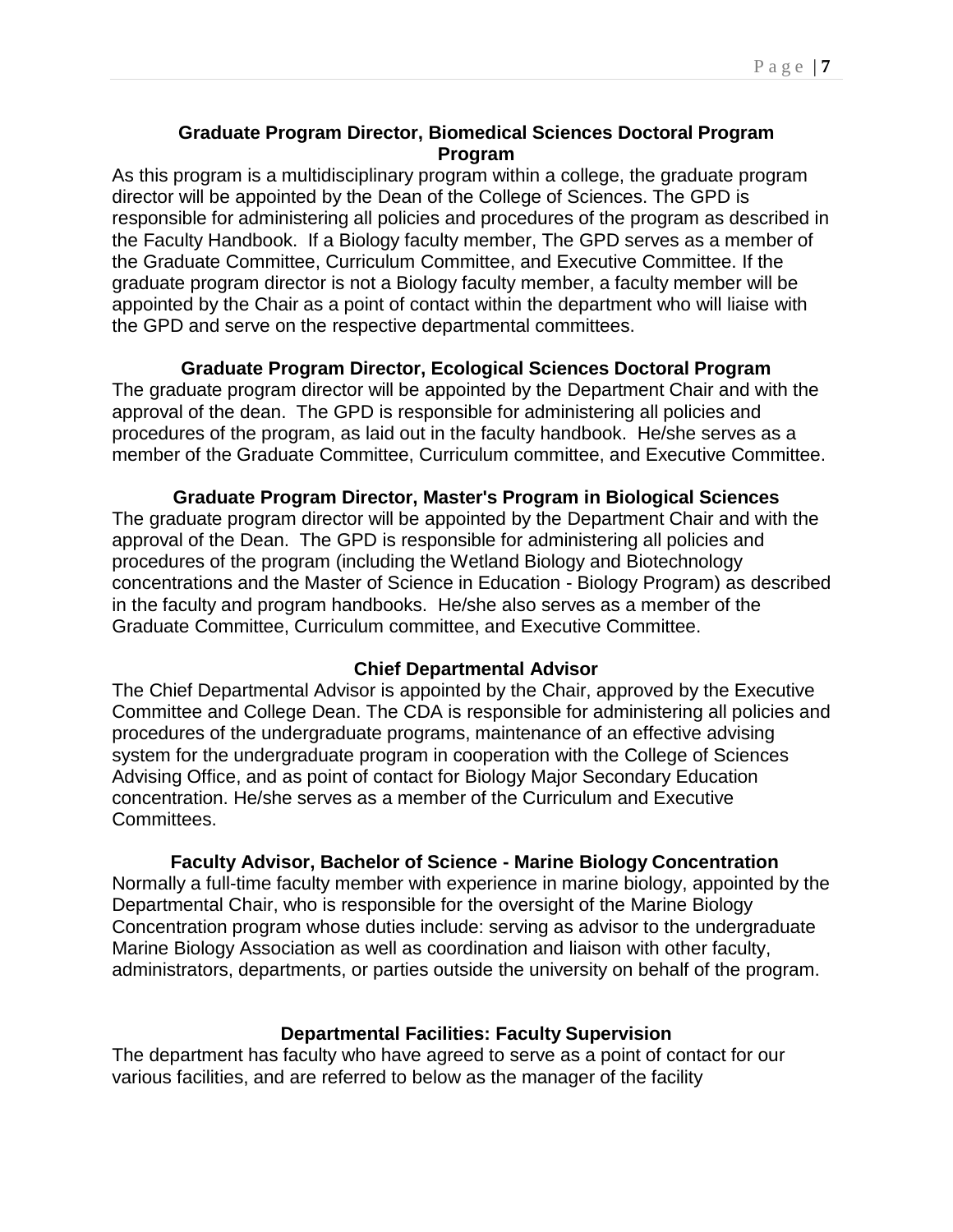# Manager Blackwater Ecological Preserve:

The Manager of Blackwater Ecological Preserve is a faculty member appointed by the Department Chair who is responsible for:

- Monitoring activities associated with the preserve, including being the contact person for management of prescribed burns.
- Approving public and group tours.
- Meeting with state personnel to implement management plans.
- Working with local stakeholders, including Virginia Devisionof Forestry, Virginia chapter of The Nature Conservatory, and hunt clubs.
- Co-ordinating research efforts from Old Dominion University as well as other institutions.
- Seeking funding for research and instruction at the preserve.
- Preparing reports related to the use of the facility.

# Manager Orchid Conservatory and Greenhouse:

An Executive Advisory Board consisting of the Stifler Chair, Hogan Chair, Biology Department Chair, the Curator of Orchids, and a member of the Tidewater Orchid Society are advisory to the Biology Department Chair on matters related to the Conservatory. The Department Chair, on consultation with the advisory board will appoint a manager of the Orchid Conservatory and Greenhouse who is normally a faculty member (J. Robert Stiffler Distinguished Chair of Botany) and is responsible for:

- Ensuring that facility is appropriately maintained.
- Supervising the technician or staff person assigned to operate and maintain the facility.
- Administering and planning of changes to and maintenance of the facility through the Office of Research.
- Preparing reports related to the use of the facility.

# Manager Electron Microscopy Laboratory:

The Manager of Electron Microscopy facility is a faculty member appointed by the Department Chair who is responsible for:

- Ensuring that facility is appropriately maintained.
- Supervising graduate student, technician, or staff person assigned to operate and maintain the facility.
- Administering and planning of changes to and maintenance of the facility.
- Providing usage information for billing
- Preparing reports related to the use of the facility

# Manager Herbarium:

The Manager of the Herbarium is a faculty member appointed by the Department Chair who is responsible for:

- Ensuring that facility is appropriately maintained.
- Supervising graduate student, technician, volunteer workers, or staff person assigned to operate and maintain the facility.
- Coordinate public use of the herbarium
- Order supplies necessary for the operation of the collection.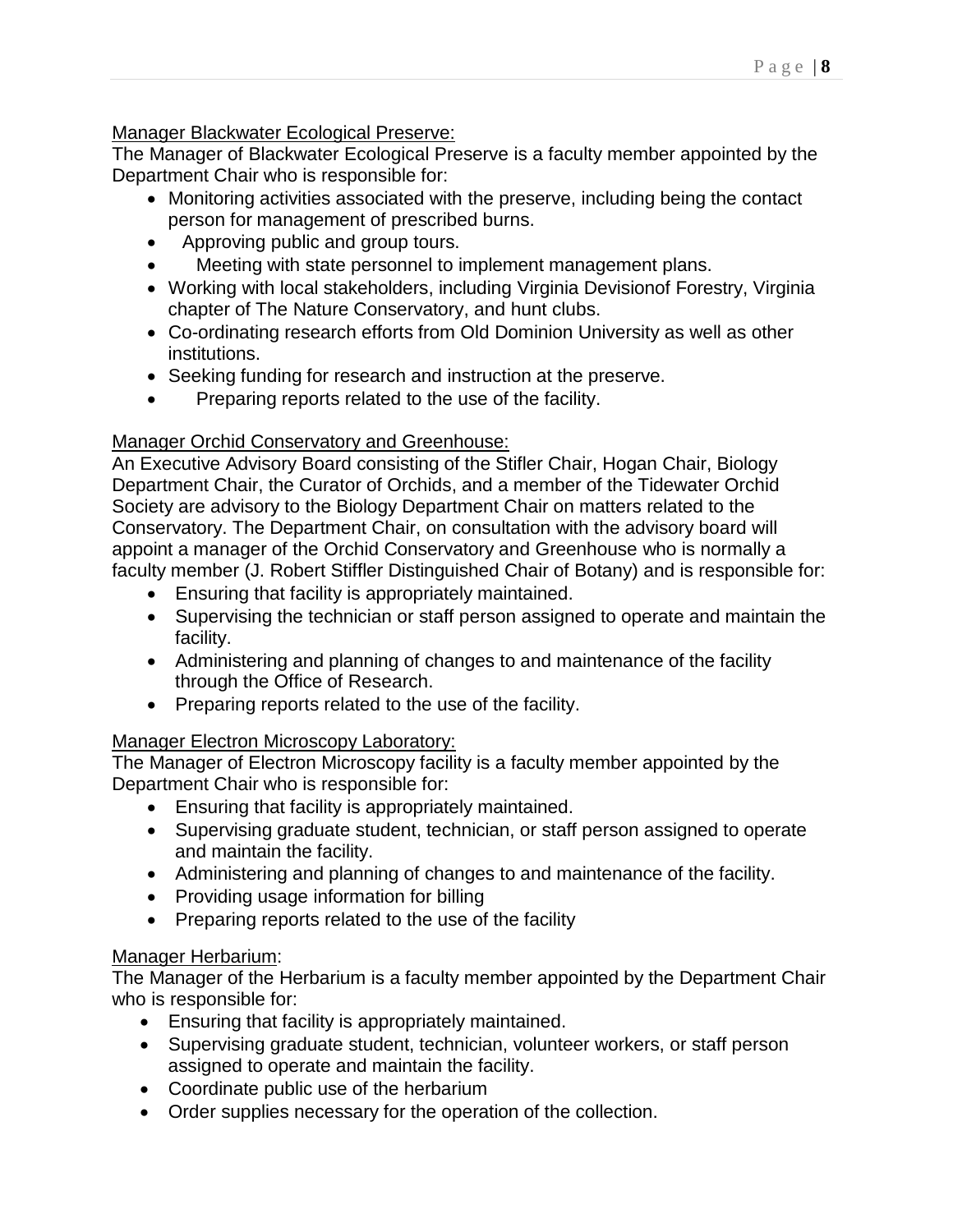- Maintain entries in Index Herbariorum [\(http://sweetgum.nybg.org/ih/herbarium.php?irn=125609\)](http://sweetgum.nybg.org/ih/herbarium.php?irn=125609)
- Preparing reports related to the use of the facility

# Manager Aquatic Facility

The Manager of the Aquatic Facility (PSB 1103) is a faculty member, with an interest in aquatic systems, appointed by the Department Chair who is responsible for:

- Ensuring that facility is appropriately maintained.
- Supervising graduate student, technician, or staff person assigned to operate and maintain the facility.
- Administering and planning of changes to and maintenance of the facility.
- Administer assignment of space within the facility to faculty after consultation with the Department Chair.
- Preparing reports related to the use of the facility.

# Chair, ODU Academic Diving Program

A faculty member or staff person with extensive research diving experience appointed by the Dean of the College of Sciences to serve as the Chair of the Dive Control Board, whose duties are described in the "Standards for Scientific Diving and Operation of the Scientific Diving Program" available on the departmental website and the ODU Dive Program website.

# STANDING COMMITTEES

The following are standing committees in the Department:

Curriculum Committee Seminar Committee Operations and Awards Committee Promotion, Tenure, and Continuance Committee Executive Committee

General Considerations for committee structure:

The Executive Committee will make appointments to all standing committees for the ensuing academic year by April 1 of the current academic year; the chair of the committee will be elected before May 1. In making these appointments the Executive Committee will consider both the continuity in committee membership and a reasonable turnover of members on each committee. All faculty members on a committee (except Department Chair) are eligible to vote. A temporary committee Chair will be assigned to call the first meeting of each standing committee, but the permanent Chair will be elected by the members of each standing committee.

The Executive Committee will solicit nominations and volunteers from the faculty. If there are not enough nominations or volunteers, the committee will appoint faculty members to appropriate committees.

One position for a graduate student will be available on departmental committees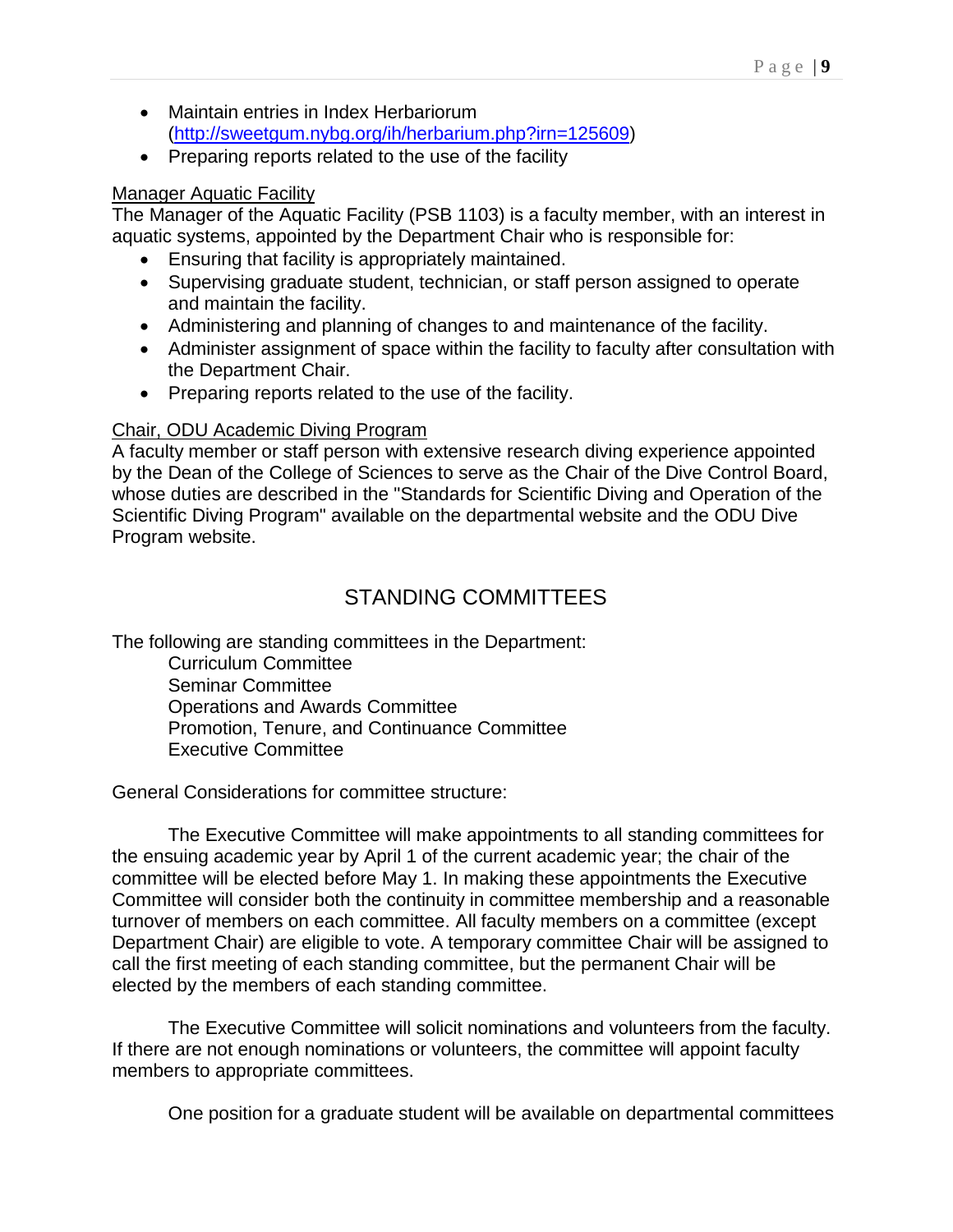with the exception of the Tenure, Promotion and Continuance Committee (including Portfolio Review Committees), and the Executive Committee. The Executive Committee shall inform BGSO of these positions and request representatives. Student representatives will not have voting privileges and may be excused from any committee meeting at the discretion of the committee chair.

The time and location of all committee meetings will be made available to faculty; with an open invitation to attend any meetings; with the exception of Promotion, Tenure and Continuance Committee meetings.

The areas of responsibility and membership of each committee are:

# **Curriculum Committee**

Membership: the Chief Departmental Advisor, the Pre-Health Advisor, the Graduate Program Directors, Associate or Assistant chair, and two other faculty.

Areas of Responsibility

- A. Review of curriculum and degree requirements
- B. Evaluation of courses. The procedure for approval of new courses or changes to existing courses is as follows: Faculty interested in offering a new course or in making a change to an existing course must complete a "Request for Curriculum Change" form, including a justification for the course or change. This material is submitted to the chair of the committee. Following deliberation, the committee recommends approval or rejection of the request to the department chair. The department chair may seek the advice and consent of the entire faculty, or send the course proposal through the appropriate university committees.
- C. Degree Programs. Normally routine matters affecting the operation of individual degree programs will be conducted by the respective Graduate Program Director or in the case of undergraduate programs the Chief Departmental Advisor.

#### **Seminar Committee**

Areas of Responsibility

The purpose of the Seminar Committee is to organize, promote, and host a series of scholarly seminars for faculty and students in biological sciences. Normally these seminars will be held at a standard time and place each week throughout the semester. Seminars will include a wide range of subjects with an effort to represent the diverse topics in biology.

Membership:

A. Membership is usually for two years, with four members being the usual size. In addition, one graduate student will serve on the committee.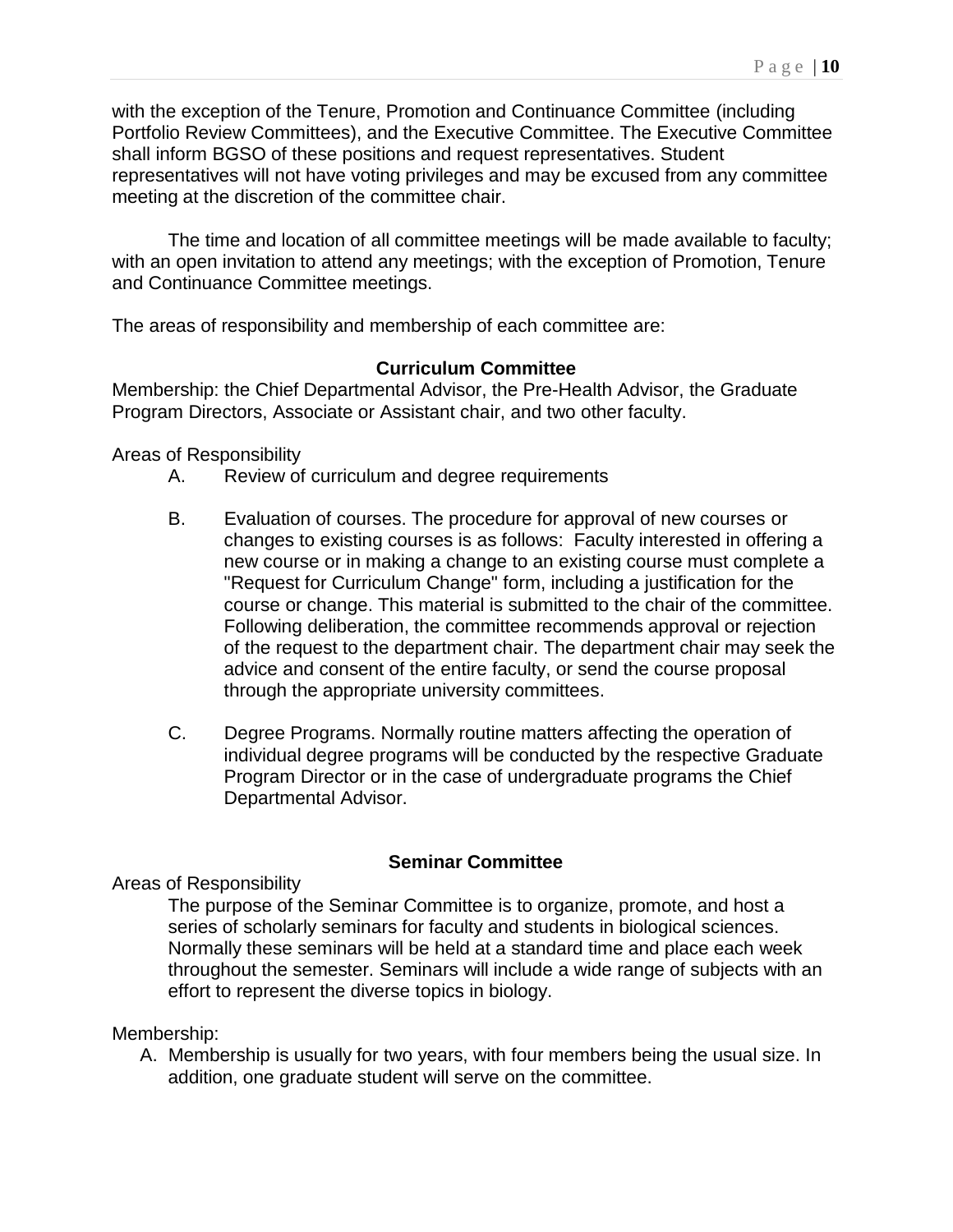- B. The chair of the Seminar Committee is elected at the first meeting of the academic year, and normally the chair will be an experienced committee member.
- C. The duties of the chair include making the invitations to potential seminar speakers (using names submitted by all members of the department) and establishing a seminar schedule.

Important Procedures

- A. Mailing a confirmation information packet (with parking pass) to each seminar speaker.
- B. Memorandum to the Office Manager initiating the payment of any honorarium or mileage expenses.
- C. Obtaining parking passes.
- D. Reservation of rooms for seminar presentation.
- E. Provide office staff with announcements of the schedule of seminar speakers for distribution by flyers and web announcements.

# **Operations and Awards Committee**

Overview.

The Departmental Operations and Awards Committee (previously Budget and Operations committee) makes recommendations to the department Chair on functioning of departmental facilities, and various College, University, or other faculty awards. If funds are available, the committee will also make recommendations for allocation of travel and equipment funds. The Operations and Awards Committee also makes recommendations to the department Chair regarding allocation of space for faculty and students.

Membership.

Four faculty members and one graduate student. Membership should represent the structure of the department including representatives from the undergraduate program, and both graduate programs. Chair elected by members. A staff member can be added if necessary for facilities related evaluations.

Areas of Responsibility

- a. Conduct evaluations of facilities as requested by Chair.
- b. Solicit nominations and conduct required ballots for faculty awards. Department Chair will provide information on awards to committee chair. Committee will provide a nomination letter for such awards to the Chair.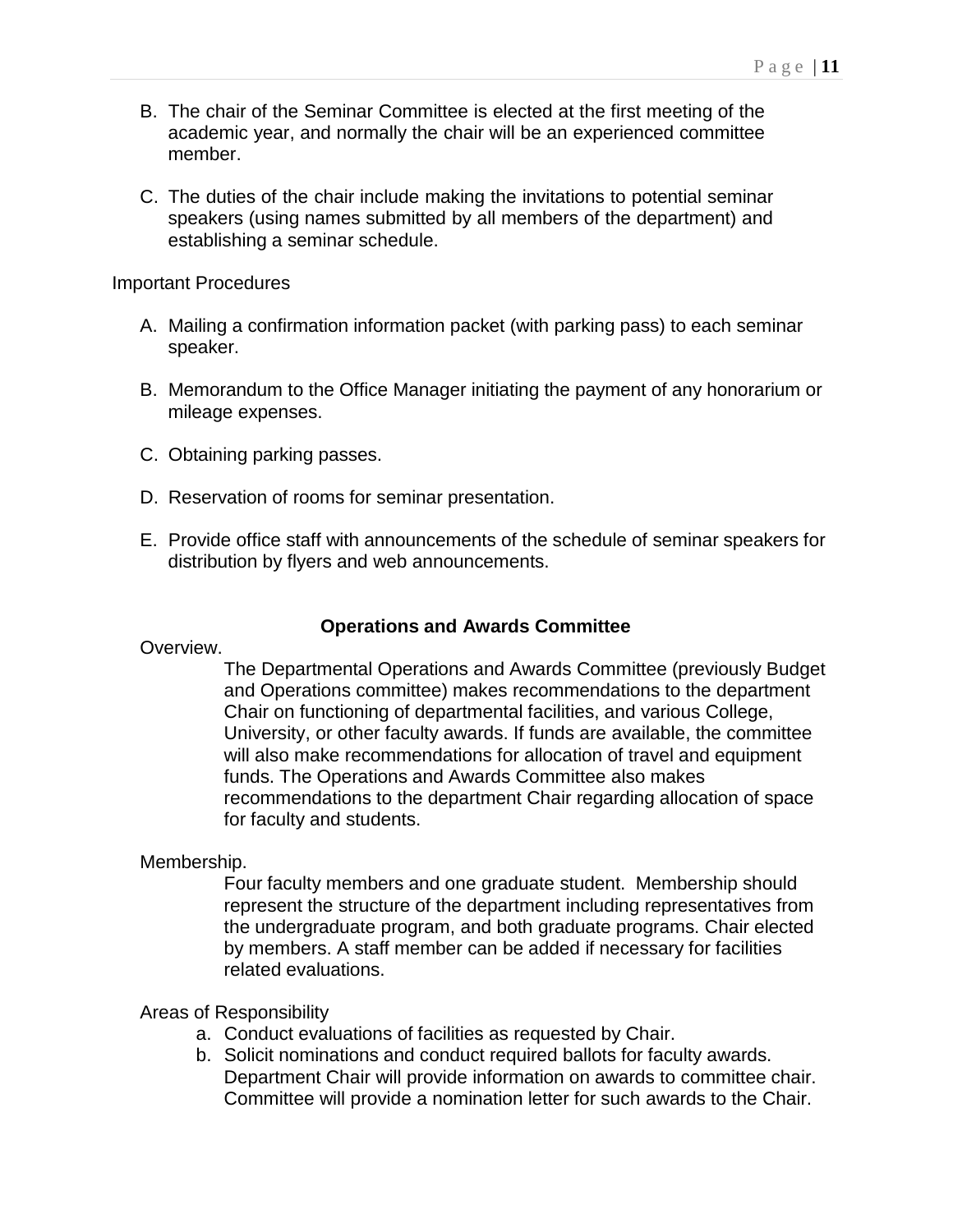- c. If funds are available the committee will also make recommendations on:
- Travel: Travel allocations to faculty are used for conference travel. Faculty and staff should submit travel applications when requested. Recommendations are made based upon the committee's judgment of the merit of each request. A listing of the committee recommendation regarding travel allocation is submitted to the Department Chair who then informs faculty of their travel allocations. The travel funds allocated in a given fiscal year must be used in that fiscal year.
- Equipment: When funds are available, equipment (generally defined as permanent equipment valued at more than \$500) requests are solicited from faculty by the chair of the Operations and Awards Committee. Each request is identified as belonging to one of four categories by the requestor which may be re-categorized at the discretion of the committee. The categories are: Cell and Molecular, Ecological, Support Facilities (office, BSSF, DNA sequencer, Blackwater Ecologic Preserve, and EM Lab), and Teaching. A representative from the Operations and Awards committee is appointed by the committee chair as a sub-group coordinator for each category. Interested faculty meet with sub-groups to prioritize requested items in each category. The Operations and Awards committee will receive prioritized equipment requests from the four interest groups. The committee will vote on a final listing and will meet as a group to evaluate the final ranking of all equipment items. The final ranking and the individual rankings of the interest groups will be forwarded to the department chair for approval. Prioritized equipment lists produced in a given fiscal year are used to spend equipment funds in the current fiscal year.

# **Executive Committee**

The Executive Committee serves in an advisory capacity to the department chair and manages the committee structure of the department.

#### Membership.

The Executive Committee will consist of Department Chair (non-voting member), Assistant and Associate chairs, and Chief Department Advisor, Graduate Program Directors, and three full-time faculty (two tenure/tenure track and one lecturer) selected at-large. The at-large members are elected by faculty vote. Selection of the at-large members will be completed and the Executive Committee will be in place by May 1 of the current academic year for the ensuing year. At-large members can only serve for 2 concurrent years, but are eligible to be re-elected after stepping down for one year.

Areas of Responsibility

A. Meet regularly throughout the year with the Department Chair to provide advice and faculty oversight on: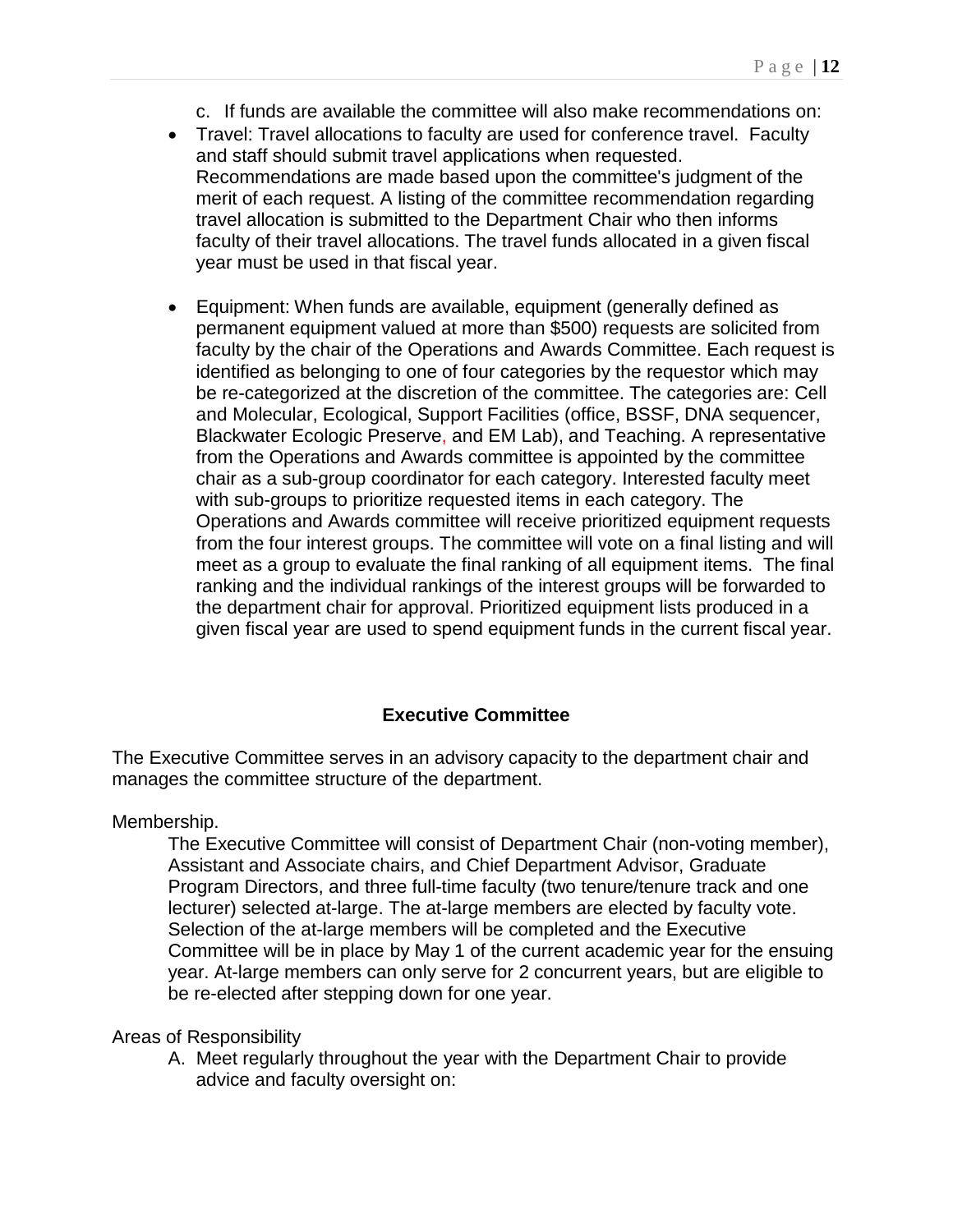- i. General departmental policies and procedures
- ii. Developing issues facing the department
- iii. Planning
- B. Oversee the operation of departmental committees, to:
	- i. Seek nominations from faculty for open positions on standing committees, and assign individuals to committees on the basis of those nominations (Committee assignments for the following academic year will be made by 1 April).
	- ii. Appoint a temporary chair to call the first meeting of each standing committee.
	- iii. Solicit student representatives to departmental committees.
	- iv. Regularly review the departmental committee structure and recommend changes to the faculty.
- C. Receive issues from faculty for consideration by committees or the general faculty.
- D. Assign issues to standing committees of the department.
- E. Establish ad hoc committees as required and select members to such committees.
- F. Elect a chair from among its voting members by May 1 of the current academic year for the ensuing year.
- G. Inform department faculty and staff of the dates of the Executive Committee meetings and distribute minutes within one week of meeting.

# **Promotion, Tenure, and Continuance Committee**

#### Membership.

- A. Membership is open to all full time, tenured faculty members in the Department of Biological Sciences.
- B. The PT&C committee will organize a vote for the departmental representative to the College of Sciences PT&C committee. *The college committees shall consist of one tenured faculty member from each department in the college. All members of college promotion and tenure committees shall be elected directly by the faculties they represent for a one-year term renewable twice for a total of three years. This member shall be chosen by majority vote of all fulltime, tenure-track teaching and research faculty members of the department, present and voting, by secret ballot before April 15 of each year for the*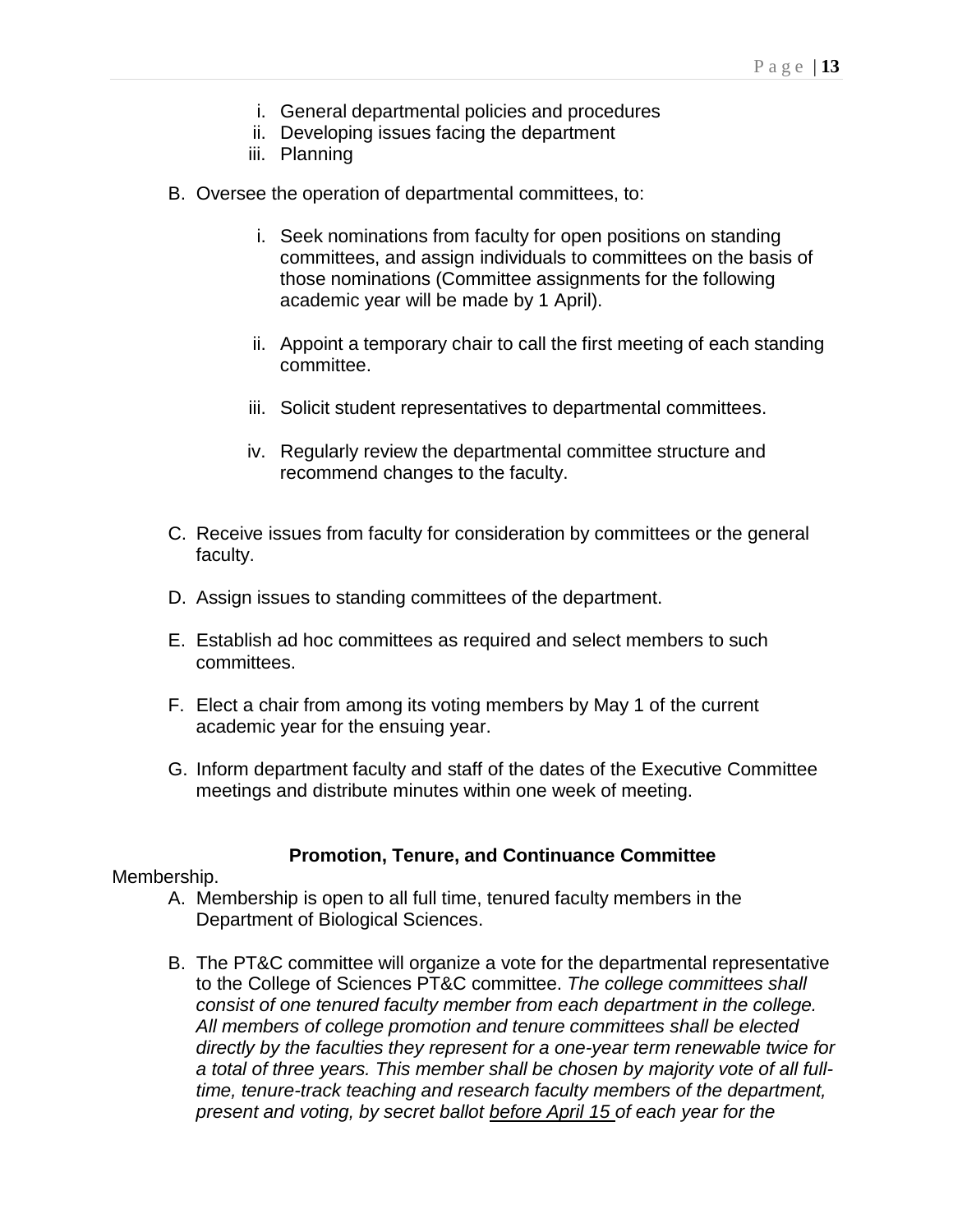*ensuing year. No person shall serve on a college promotion and tenure committee for more than three years consecutively but is eligible for reelection after an absence of at least one year*.

- C. The chair of the Promotion, Tenure, and Continuance Committee is to be elected by May 1 of the current academic next year for the ensuing year.
- D. The Department Chair is not a member of this committee, does not have a vote in committee actions, and cannot attend meetings of this committee, unless specific input is requested by the committee.

Areas of Responsibility

- A. The Promotion, Tenure, and Continuance Committee evaluates faculty as indicated in the Old Dominion University Faculty Handbook (latest edition) following the schedule provided annually by the Office of Academic Affairs.
- B. The review process will include the committee's recommendations in the following circumstances:
	- 1. Annual recommendations for re-appointment, or non-reappointment, of first year faculty and non-tenured faculty to the Department Chair. Recommendations are due according to the schedule in the Faculty Handbook; currently January 15 for first year faculty, and November 1 for non-first year faculty.
	- 2. Recommendations regarding non-tenured faculty seeking tenure and promotion according to the schedule in the Faculty Handbook.
	- 3. Tenured faculty seeking promotion in rank; schedule as in the Faculty Handbook. Evaluations regarding the promotion to the rank of Professor, or Eminent Professor will be made by the faculty of the Promotion, Tenure, and Continuance Committee who hold the rank of Professor in the department.
	- 4. Portfolio review of teaching by ad hoc committees appointed by the Chair of the Promotion, Tenure, and Continuance Committee. Schedule for submission of materials determined by Departmental Chair. For non-tenured faculty reviews to be completed by 1 October as laid out in the Faculty Handbook. For faculty undergoing 5 year portfolio review all evaluations and recommendations to be completed before 1 February.
	- 5. Review of faculty in their third year, i.e., pre-tenure review. Schedule based on Faculty Handbook.
	- 6. Recommendation of appointment of non-tenure track faculty. In all department appointments, regardless of rank, it is desirable to have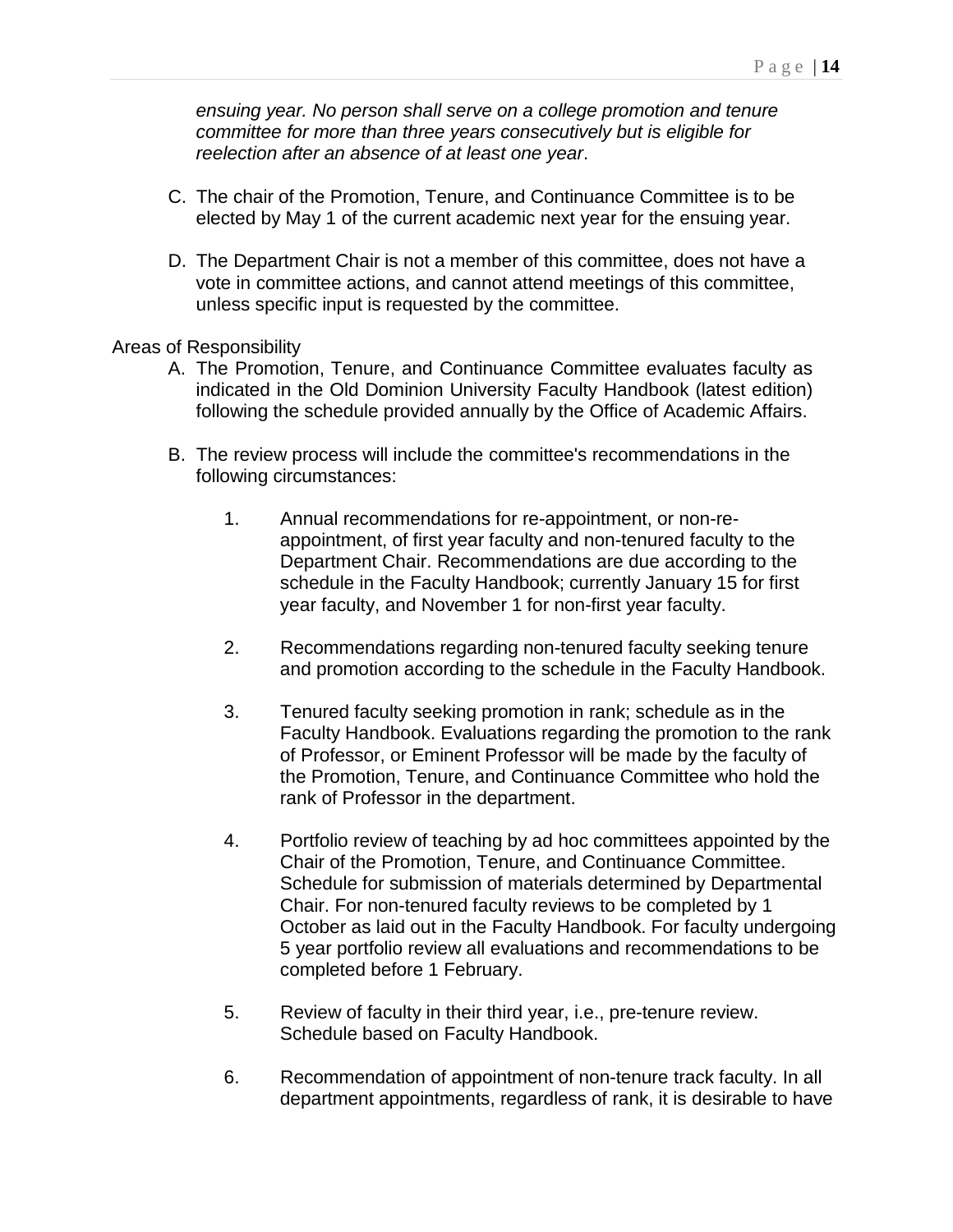broad faculty input. At a minimum, this input should ideally include suggestions for people to fill these positions.

- 7. Review of candidates for administrative positions (e.g., provost, dean) who will have her/his academic appointment in the department.
- D. All balloting regarding committee decisions must be by secret written ballot. To be eligible to vote on faculty-related decisions including reappointment, tenure, and/or promotion committee members must have read the appropriate faculty credentials.
- E. Recommendations regarding tenure and promotion will be forwarded to parties designated in the ODU Faculty Handbook and by directives from the Office of Academic Affairs. All discussions and actions taken by the committee are confidential.
- F. Additional topics associated with faculty evaluation may be forwarded to this committee for discussion and/or recommendation by the Department Chair, Executive Committee, or faculty.
- G. Appointment of adjunct faculty. Adjunct appointments are made by the Department Chair with the approval of the PT&C committee chair or by a subset of that committee established by the committee chair. Nominations are to include curriculum vitae and completed adjunct form.

# FACULTY RESPONSIBILITIES

The Department of Biological Sciences full-time faculty is composed of two distinct groups: research-active faculty and teaching faculty. Lecturers, adjunct faculty are primarily teaching faculty. The two tenure-track groups have developed over the department's history and consist of a "*research-active faculty*" and a "*teaching faculty*". Special distinction for these two categories was established in 1974 when all faculty were placed in one of these classifications. Since that time, when hired, each faculty member is informed as to their classification as teaching or research faculty. This division of individual academic responsibility is considered necessary for the various roles accepted by the department in its undergraduate and graduate programs.

The ODU Faculty Handbook defines in the section titled "*Academic Rank and Criteria for Ranks*" (p. 31, 2015 version) the various types of faculty that are recognized by the university and their general role within the university. However, that description lacks detail with respect to specific roles and responsibilities of full-time faculty within departments. The table below summarizes by full-time faculty type those roles within the Department of Biological Sciences. An "X" in the table indicates approved roles.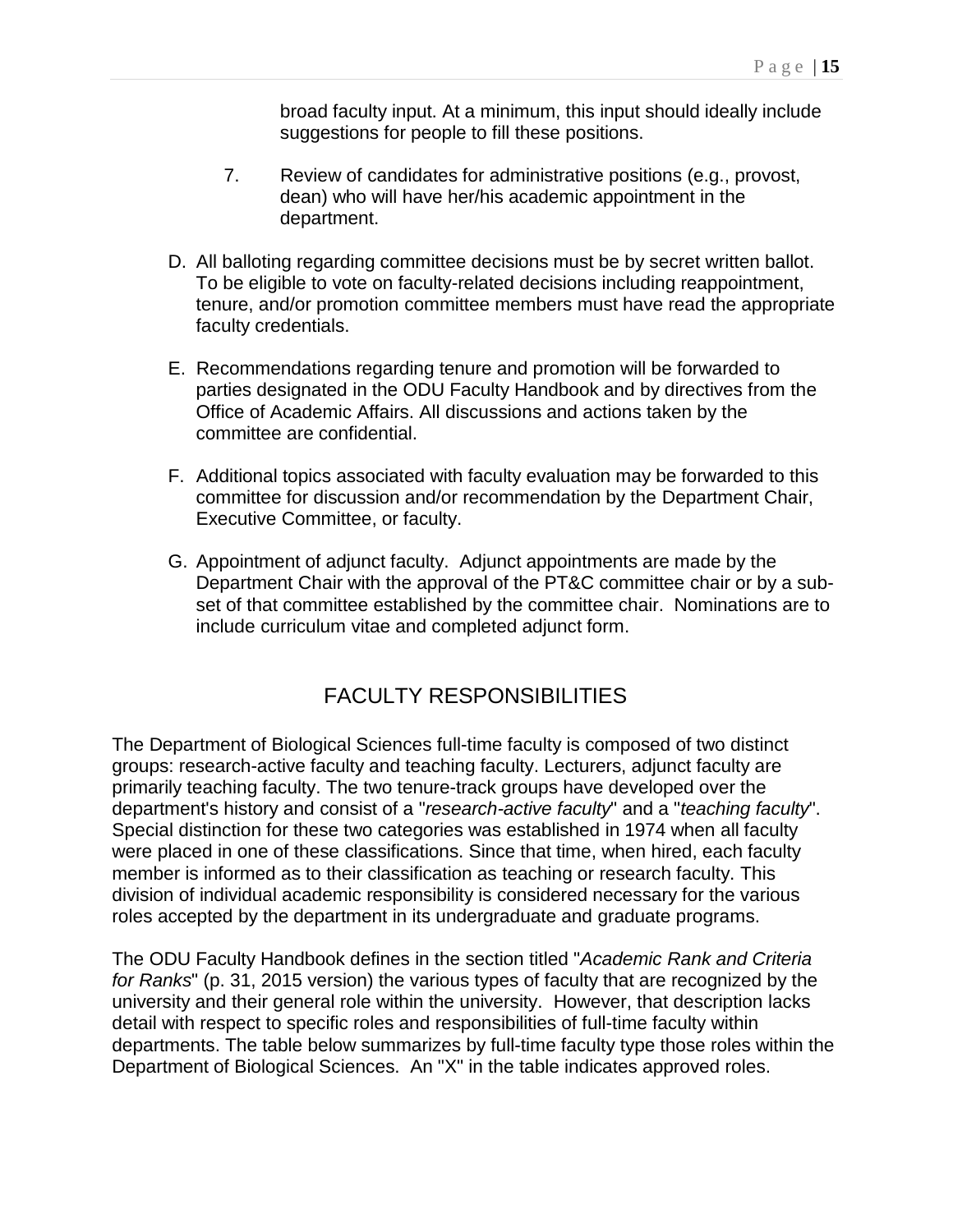|                                                                                                                                                                                                                                                                          | Professor,<br>Assoc Prof    | Professor,<br>Assoc Prof           | Lecturer             | Research<br>Professor   |                |
|--------------------------------------------------------------------------------------------------------------------------------------------------------------------------------------------------------------------------------------------------------------------------|-----------------------------|------------------------------------|----------------------|-------------------------|----------------|
| <b>Roles / Responsibilities</b>                                                                                                                                                                                                                                          | Asst Prof<br>(grad level 1) | <b>Asst Prof</b><br>(grad level 2) | & Senior<br>Lecturer | Assoc Prof<br>Asst Prof | Emeritus       |
| <b>Teaching</b>                                                                                                                                                                                                                                                          |                             |                                    |                      |                         |                |
| undergraduate courses                                                                                                                                                                                                                                                    | X                           | X                                  | X                    | X                       | X              |
| graduate courses                                                                                                                                                                                                                                                         | X                           | X                                  | X <sup>1</sup>       | X <sup>1</sup>          | X <sup>1</sup> |
| <b>Research supervision</b>                                                                                                                                                                                                                                              |                             |                                    |                      |                         |                |
| undergraduate research<br>supervisor                                                                                                                                                                                                                                     | X                           | X                                  | X                    | X                       | X              |
| grad student advisor                                                                                                                                                                                                                                                     | $X^2$                       |                                    |                      |                         | $X^3$          |
| grad student co-advisor                                                                                                                                                                                                                                                  | X                           | $\overline{X}$                     | X <sup>1</sup>       | X <sup>1</sup>          | X <sup>1</sup> |
| grad student committee<br>member                                                                                                                                                                                                                                         | X                           | X                                  | X <sup>1</sup>       | X <sup>1</sup>          | X <sup>1</sup> |
| <b>Departmental Voting</b>                                                                                                                                                                                                                                               |                             |                                    |                      |                         |                |
| departmental administration                                                                                                                                                                                                                                              | X                           | X                                  | X                    |                         |                |
| faculty evaluation                                                                                                                                                                                                                                                       | X                           | X                                  | X                    |                         |                |
| undergraduate curriculum                                                                                                                                                                                                                                                 | X                           | X                                  | X                    |                         |                |
| graduate curriculum                                                                                                                                                                                                                                                      | X                           | X                                  | X <sup>1</sup>       |                         |                |
| <b>Administration</b>                                                                                                                                                                                                                                                    |                             |                                    |                      |                         |                |
| departmental committees                                                                                                                                                                                                                                                  | X                           | X                                  | X                    |                         |                |
| graduate program director                                                                                                                                                                                                                                                | X                           |                                    |                      |                         |                |
| associate dept chair                                                                                                                                                                                                                                                     | X                           | X                                  |                      |                         |                |
| dept chair                                                                                                                                                                                                                                                               | X <sup>4</sup>              | X <sup>4</sup>                     |                      |                         |                |
| <sup>1</sup> If certified at graduate level 1 or 2<br><sup>2</sup> If certified at graduate level 1 by the Department of Biological Sciences<br><sup>3</sup> For current students up to 5 years post-retirement<br>المتلاب بالمراجع<br>المستحل المتماسية متساهد المتحددة |                             |                                    |                      |                         |                |

4Assistant professors may not serve as department chair.

As per university policy, Emeritus Faculty are permitted "*Attendance at faculty meetings (non-voting), at receptions, and at academic processions, including Commencement."* The department extends these same privileges to Research Faculty.

> • Graduate student advisors must be Graduate level 1 certified by the department and are recognized as the faculty member responsible for the student. All committees must have a Graduate level 1 advisor.

• Status as a Co-advisor recognizes a greater level of input than a committee member; co-advisors can be Graduate level 1 or 2. Committees cannot have two co-advisors directing the student; each graduate student must have an advisor and may have a co-advisor.

• Lecturers, Research Faculty, and Emeritus Faculty may serve on graduate committees if certified as Graduate-level 1 or 2.

• Lecturers, Research Faculty who are also appointed as adjuncts in the department, and Emeritus Faculty may serve as co-advisors of graduate students if co-advising with a tenure-track faculty member in the department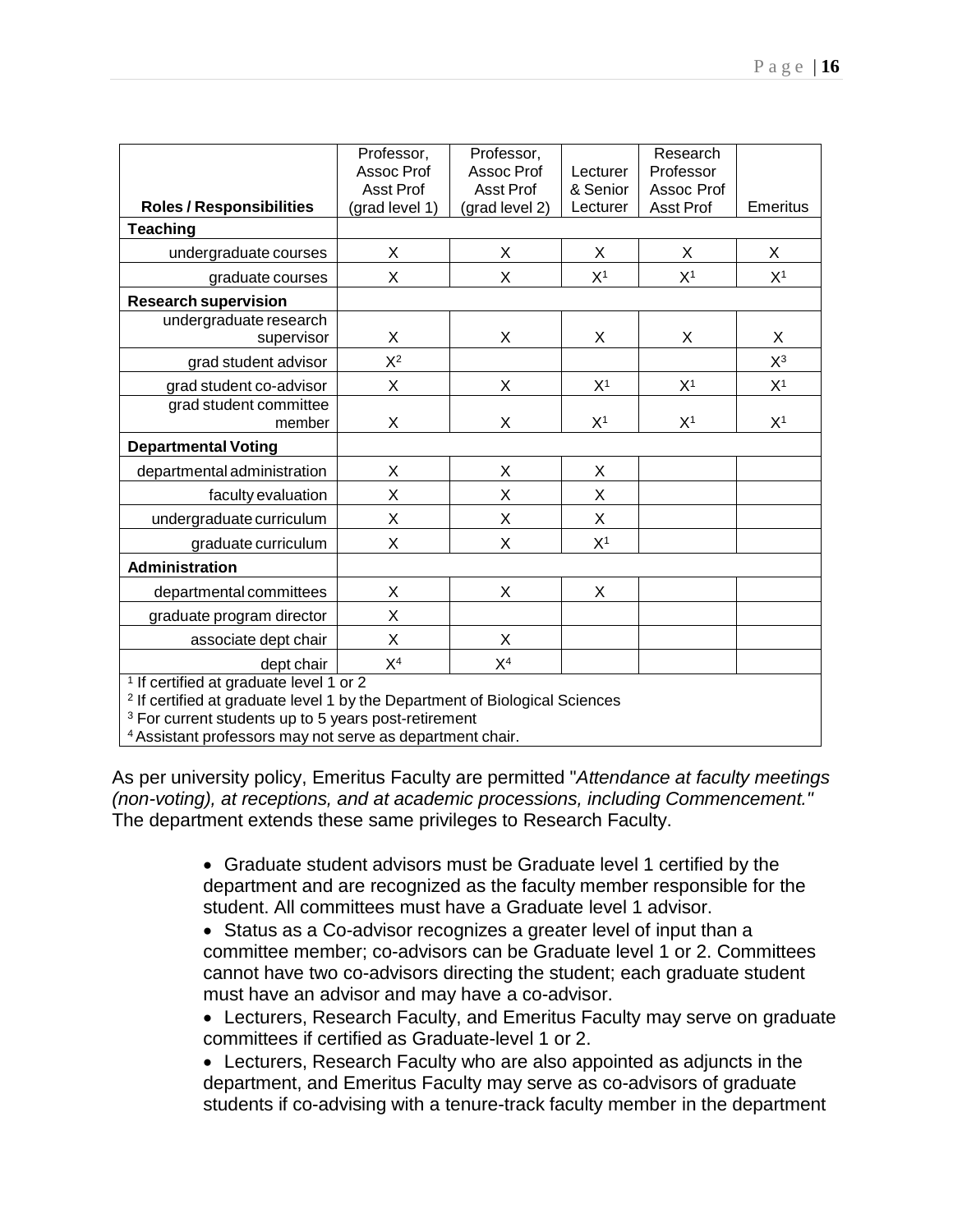who is the student's advisor and is certified at Graduate-level 1.

- Emeritus faculty can maintain Graduate level 1 status for up to 5 years post-retirement during which time they may remain advisor to graduate students who were under their supervision at the time of retirement. Upon retirement, Emeritus faculty can only serve as co-advisor to new graduate students and only if they maintain Graduate level 1 or 2 status.
- Lecturers, Research Faculty, and Emeritus Faculty who participate on graduate committees or as co-advisor are expected to attend faculty meetings and meetings of the graduate faculty to insure that they remain up to date on departmental, college, and university policies pertaining to the graduate program.

Adjunct faculty or individuals external to the department who are approved for Graduate Level 1 or 2 status, may be approved to teach undergraduate or graduate courses and may serve on graduate committees; they cannot be advisor of graduate student committees.

#### **Faculty teach load**

The ODU Faculty Handbook states the following: "*The standard teaching load at Old Dominion University is 24 load hours for the academic year. Each chair will, in consultation with the faculty member, determine how the equivalent of that load is comprised for that faculty member in the department/school, after considering the goals and objectives developed by the faculty member and agreed to by the chair as a part of the annual evaluation process. Such load should be apportioned among teaching, research, administration, and other significant responsibilities approved by the chair. Responsibilities which the chair should take into account include curriculum development, academic advising, supervision of theses and dissertations, supervision of student internships, service in professional organizations, and special community or university services. Copies of the workload apportionment will be provided to each faculty member and forwarded to the dean for approval each semester and to the provost and vice president for academic affairs for information."* The handbook also indicates it is University policy that laboratory contact hours are considered equivalent to 0.75 hours each when evaluating faculty loads.

The standard teaching load for research-active tenure/tenure-track faculty in the college is 2 structured courses (3 - 5 credit hrs each) per semester per year. This load may be reduced to one structured course (3 - 5 credits) per semester if the faculty member demonstrates significant research activity; in no case will the workload be reduced to less than one structured course per year. A reduced teaching workload is subject to review and can be maintained only with strong productivity in research, as measured by publications in high quality peer-reviewed journals, the maintenance of substantial funded research, by presentations at national and international scientific meetings, and other evidence of scholarship.

The standard teaching workload for a lecturer in the Department of Biological Sciences is 12 hours per semester, which is typically three or four 3 credit classes per semester or the equivalent thereof. Other responsibilities (including service, curriculum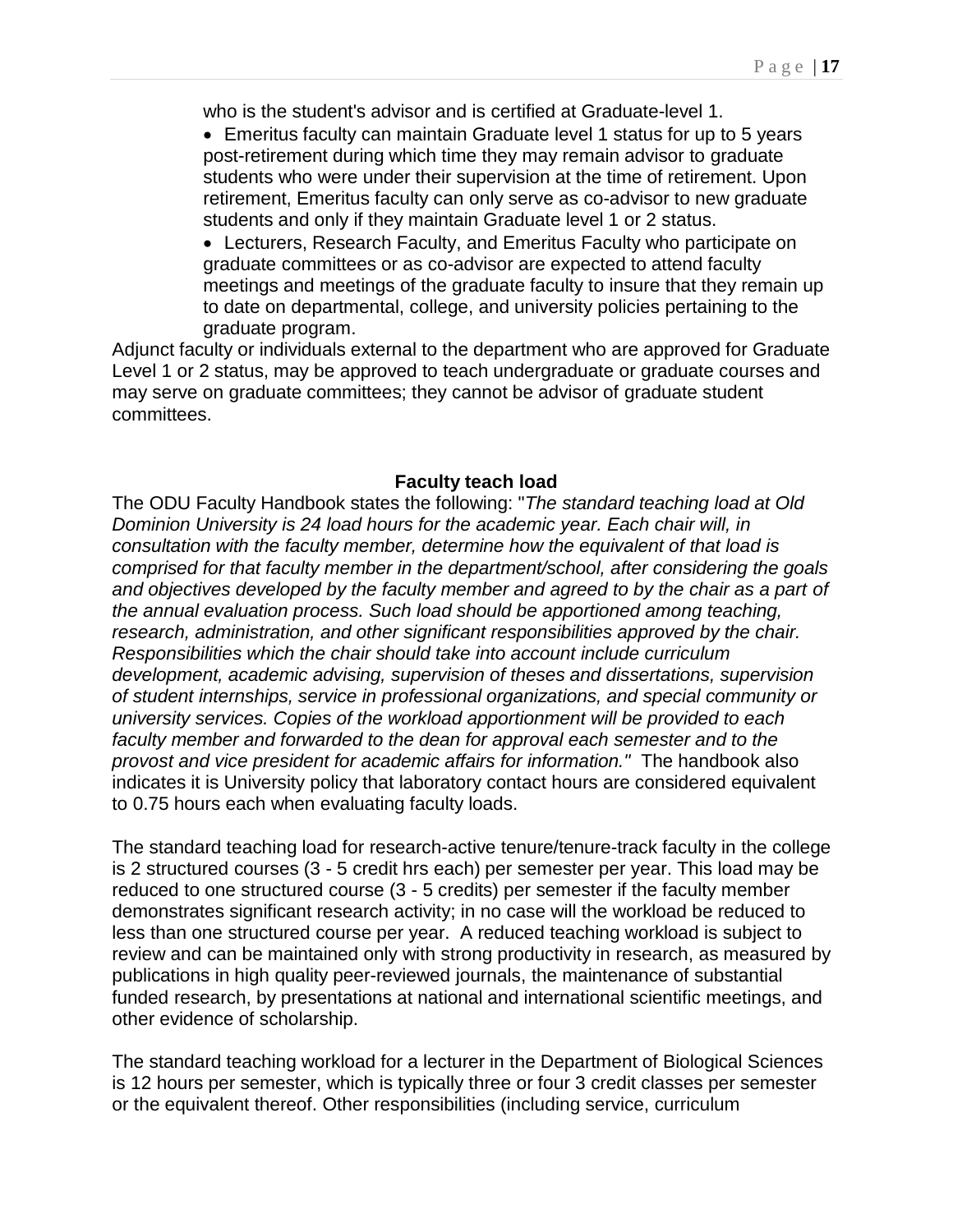development, academic advising, and administrative responsibilities) should be taken into account when determining workload.

#### **Course syllabus:**

Updated syllabi for all courses must be on file. Syllabi are to be submitted electronically in PDF format and named as follows: Biolxxx\_Course name\_semester\_your name.pdf. The instructor will provide students with a syllabus during the first week of class each semester. The syllabus should include the material to be covered during the semester, requirements for student participation, assignments, required texts, grading system, attendance policy, information on how any conflicts between the student and instructor will be handled, and for laboratory courses, safety procedures and policies. If a course is offered at both the 4XX and 5XX levels (that is, both undergraduate and graduate levels), separate syllabi are required; the additional requirements for the graduate level must be clearly stipulated. Courses at the 7XX/8XX level must also include information on the increased expectations of students in the 8XX level course. Copies of final exams also must be filed with the departmental office.

# **Faculty Classroom attendance**

Expectations and policies regarding faculty absences from assigned classes may be found in the ODU Faculty Handbook (p. 115, Rev. 2015).

# **Out of Country Travel.**

Faculty who travel out of the country should complete the Out of Country Approval Form. The Faculty Handbook indicates this form is to be submitted allowing a minimum of 30 working days for approval or disapproval of out of country travel. Justification and coverage of any classes that will be missed must be included with submission of the travel form.

# **Workload Release Time**

Faculty wishing to use grant funds to purchase release time must be aware of the university regulations found in the Faculty Handbook. Release time must be discussed with the chair in advance of the semester and approved by the Dean. A typical workload is 12 hours/semester composed of teaching, research (purchased time/contributed time/unfunded departmental time), and service. To determine cost per credit hour release: Annual salary (\$)/24 hours gives dollar amount for 1 teach-load hour release time.

# FACULTY EVALUATION POLICY

Teaching faculty are those who are engaged primarily in teaching and service, and whose research activities do not qualify them for Level 1 graduate faculty certification. Research-active faculty are those with teaching and service responsibilities and who hold Level 1 graduate faculty certifications, and are thus also productive in the publication of manuscripts, presentations at scientific conferences, submission of research grant proposals, and graduate student supervision; this status will be evaluated at the time of recertification for graduate certification. Faculty initially categorized as research-active but who do not meet the criteria for Level 1 graduate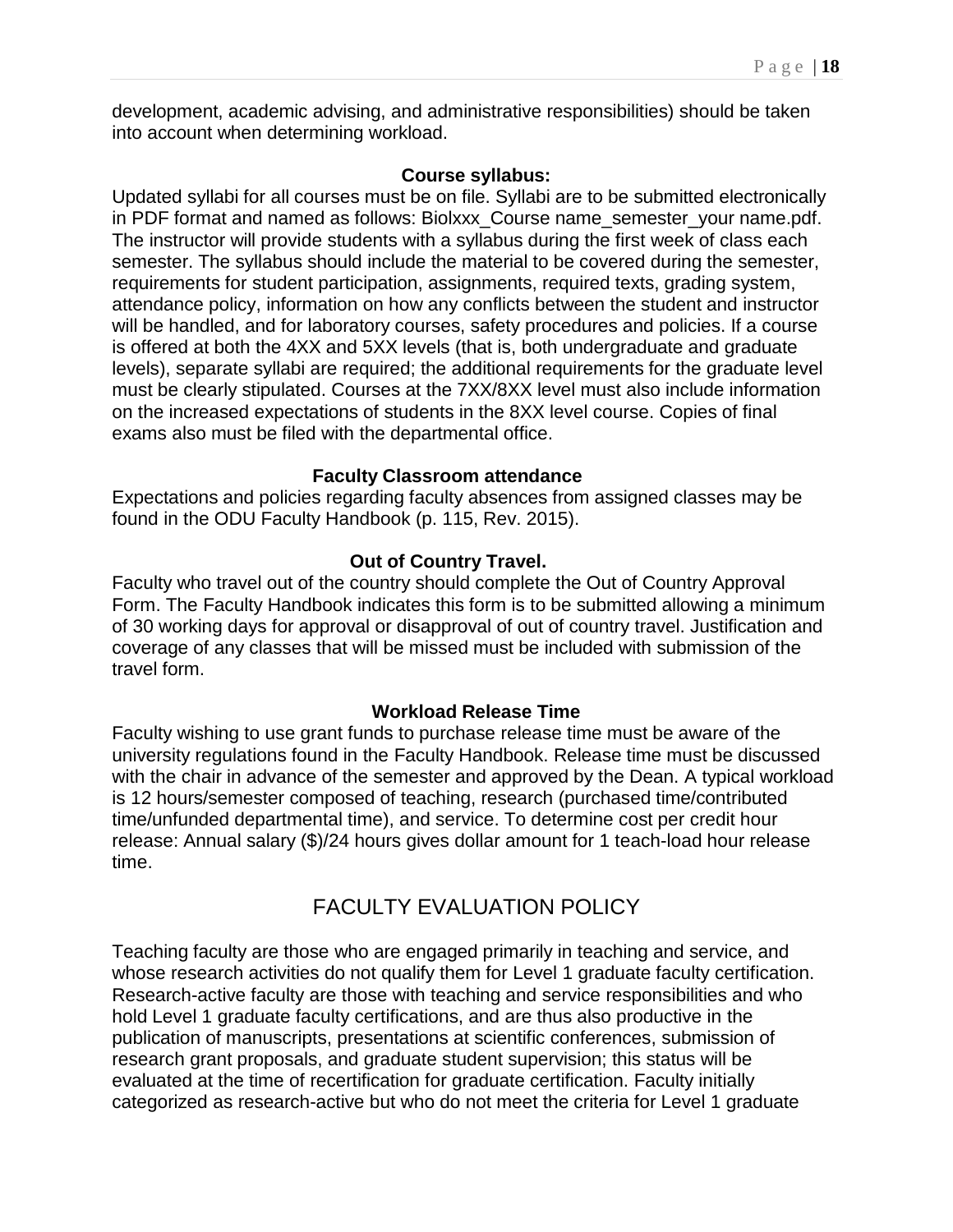certification will be reclassified as teaching faculty until recertified as Level 1 graduate faculty at their next regularly scheduled review.

# **Evaluation Criteria for Research-active Faculty**

Faculty should clearly understand the criteria used in their evaluation. These are outlined below. Levels of expectation and performance are established by the College of Sciences.

#### **Evaluation of Research**

The university faculty handbook requires that the department has a clear statement on the criteria used for evaluating the research and scholarly activity of tenure-track research-active faculty (see section on "*Evaluation of Scholarly Activity and Research").* To be considered "research-active" in the Department of Biological Sciences, faculty must be: active in attaining research funding; publishing peer-reviewed scholarly materials; presenting research results at national or international scientific conferences; and mentoring graduate students as chair of M.S. or Ph.D. advisory committees.

#### a.**Funding:**

It is expected that research-active faculty seek and attain research funding to support their research and that of their graduate and undergraduate students. Faculty may not necessarily have active grants every year. But to remain research-active, faculty that do not have research grants are expected to submit at least one proposal/pre-proposal to an external agency each year and must garner grant funding at least once during every five year graduate faculty certification cycle.

Modern research in the biological sciences is inherently collaborative, as is reflected in co-authored proposals and publications. However, faculty members are expected to develop their own recognized research program and therefore are expected to be the lead-PI on some of their grant proposals.

GRA support is essential to the maintenance and growth of our graduate programs. Therefore, submission of proposals should include research assistantship support for graduate students and, when allowable, tuition costs.

# b.**Publications:**

Research-active faculty are expected to publish new scholarly materials on a regular basis in respected, peer-reviewed journals in their disciplines. As part of the evaluation of research, the Chair will consider not only the number of publications but also the quality of the journal in which the publication appears. As such, there is no single standard for how many peer-reviewed papers faculty should publish per year, but two peer-reviewed publications on average per year is a reasonable benchmark. To assist the Chair in judging journal quality across biology disciplines, the Chair should solicit from faculty information on the quality and "impact" of journals in the faculty member's discipline because those factors vary among fields of study. Faculty should avoid publication in fee-for-service journals (often referred to as "predatory journals") with little or no peer-review. In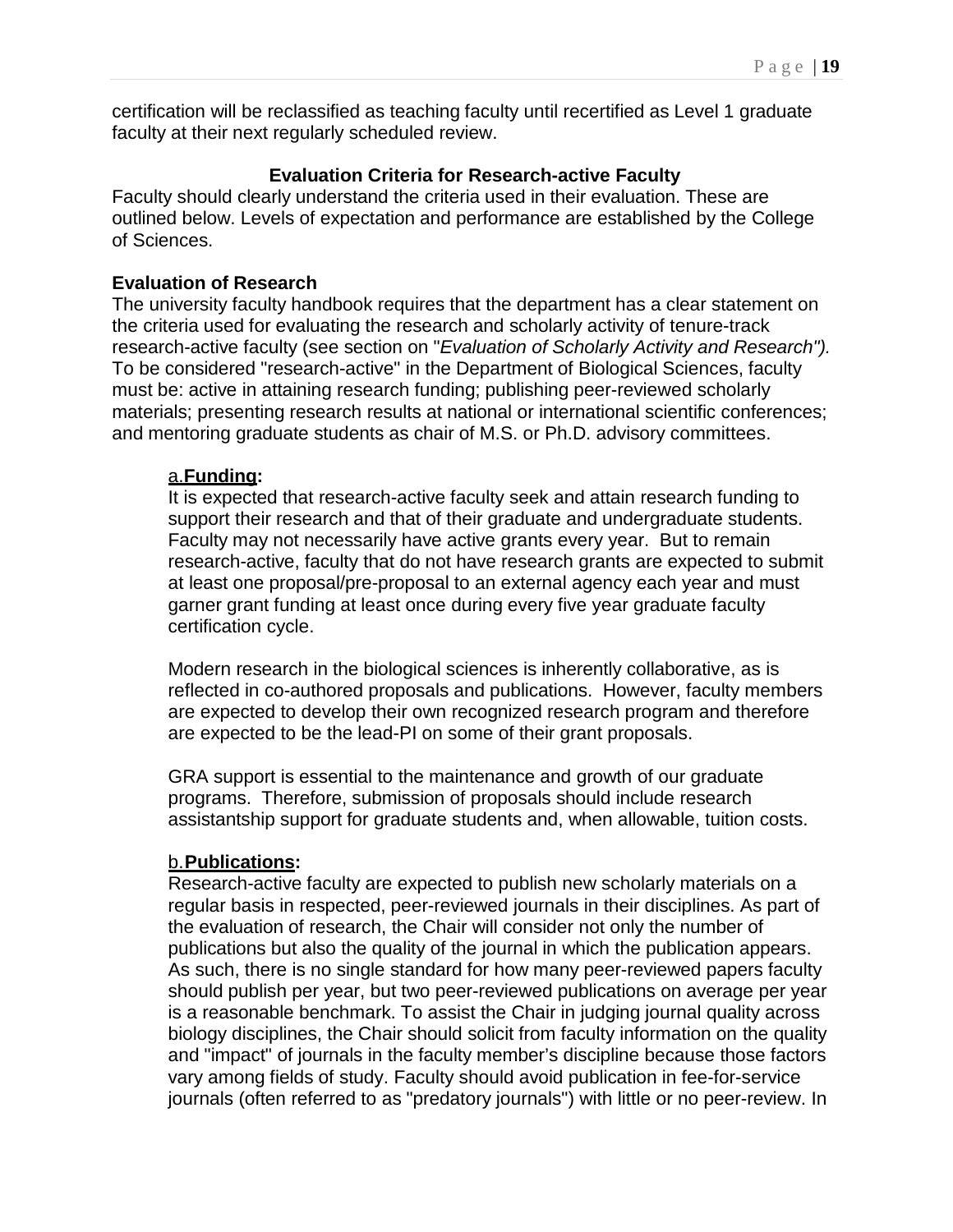addition, the position of the faculty member in the author listing should be considered in the evaluation. Faculty should encourage their students to assume senior authorship on their thesis or dissertation research. However, the highest evaluations should be given to faculty who also are engaged in research resulting in senior authorship - either first, last, or corresponding author whichever is customary in their discipline.

Books, book chapters, and reviews represent a significant investment of faculty time and effort, but vary in the rigor of their review and presentation of original research. Therefore, evaluation of these kinds of publications will be on a caseby-case basis and should consider: the reputation of the publisher, nature of the publication (solicited, unsolicited, peer-review, etc.), and the faculty member's role in the publication (sole author, editor, etc.).

#### c.**Presentations at Scientific Meetings:**

Communication, networking, and recognition within the scientific community are all enhanced by faculty participation in scientific conferences. Therefore, faculty are expected to participate regularly as speakers or presenters of posters at scientific conferences, normally in at least one national or international conference per year. The number of presentations is not the sole factor in evaluation and other considerations should be made in the evaluation such as: the nature of the conference (e.g., international, national, regional, local) and whether the presentation is oral or a poster, depending on what is most valued within the discipline. Special esteem within the scientific community is reflected by invitations to faculty to give plenary talks and keynote addresses. Faculty should avoid conferences organized by disreputable, for-profit organizations rather than conferences organized by recognized scientific societies.

#### d.**Patents, Licensing and Faculty Start-ups:**

Not all research can or should lead to patents or licensing. However, submission of an invention disclosure to the Innovations Commercialization office would be considered as an important part of faculty scholarly activity, whether or not the invention was subsequently licensed or patented. Likewise, faculty solicitation of venture capital or federal funding to support start-up companies initiated by faculty research are appropriate activities related to scholarship-driven patents and licensing, and thus encouraged by the Department.

#### **Evaluation Criteria for Teaching Faculty**

Faculty should clearly understand the criteria used in their evaluation. These are outlined below. Levels of expectation and performance are established by the College of Sciences.

The responsibility of "teaching faculty" is primarily teaching and service. However, for teaching faculty and lecturers there exist funding opportunities to improve the quality of teaching and mentoring of undergraduate students in the department. To achieve the highest evaluations, teaching faculty, lecturers and senior lecturers are expected to be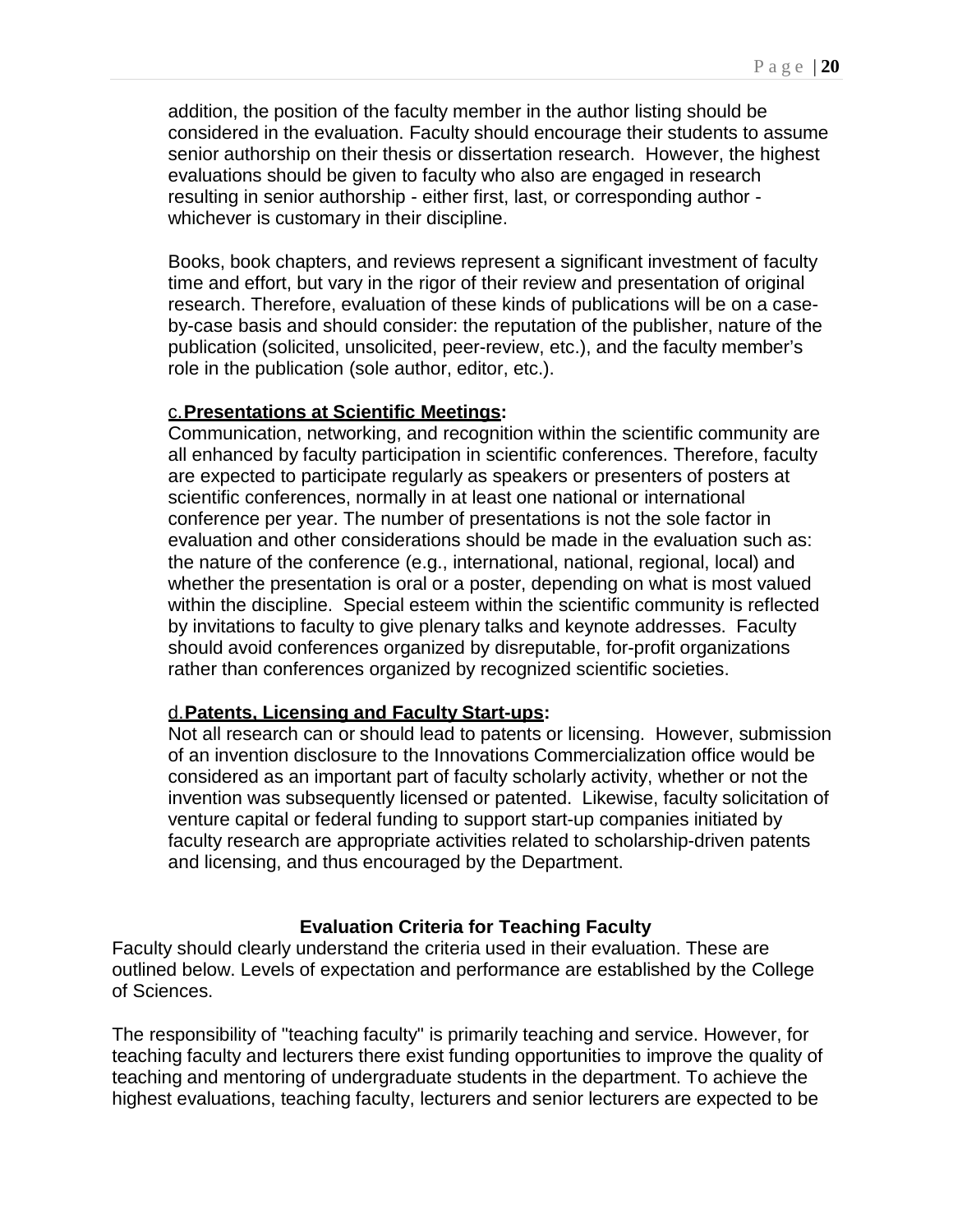active in departmental, university, or professional service and should seek grant funding to advance teaching pedagogy and improve the academic experience of our students.

# **Evaluation of Teaching:**

Criteria to evaluate teaching for both teaching and research faculty will include the following:

#### A. Teaching performance.

Determined by student evaluations and departmental peer evaluations, which can include classroom visitation. Peer evaluations also include portfolio review. Guidelines for the portfolio review process are:

#### a. Syllabus for each course (to minimally include):

- 1. Course objectives
- 2. Student evaluation process and policies
- 3. Grading standards and policies
- 4. Classroom standards and policies on attendance, dishonesty, etc.
- 5. Assistance procedures from instructor and other sources.
- 6. Safety concerns.
- 7. Distinction between requirements for 400 and 500 levels.
- 8. Outline of procedure for conflict resolution.
- b. Representative materials provided to students for each course.
	- 1. Evaluation instruments; tests, quizzes, etc.
	- 2. Ancillary instructional materials.

# c. Summary Information for each course.

- 1. Sections taught
- 2. Final enrollment
- 3. Grade distribution
- d. Introspective evaluation by faculty member for each course.
	- 1. Course objectives relative to understanding basic principles of biology.
	- 2. Relationship of teaching methods and course objectives.
	- 3. Summary of efforts to improve teaching effectiveness.
	- 4. The purpose of this evaluation is a peer review of faculty teaching performance. Student opinion surveys are considered in the annual review conducted by the chair. Reference can be made to student surveys in the introspective evaluation portion of the teaching portfolio to show improvement or quality of teaching, but numerical scores or copies of the evaluation materials should not be included.

Other methods of teaching evaluation may include class visitations by the chair or designee, and student feedback directly to the chair.

#### B. Course innovation.

Includes the development of new courses (when needed), the improvement of existing courses, participation in evening off-campus programs, participation in instructional (or subject) improvement programs, development and use of on-line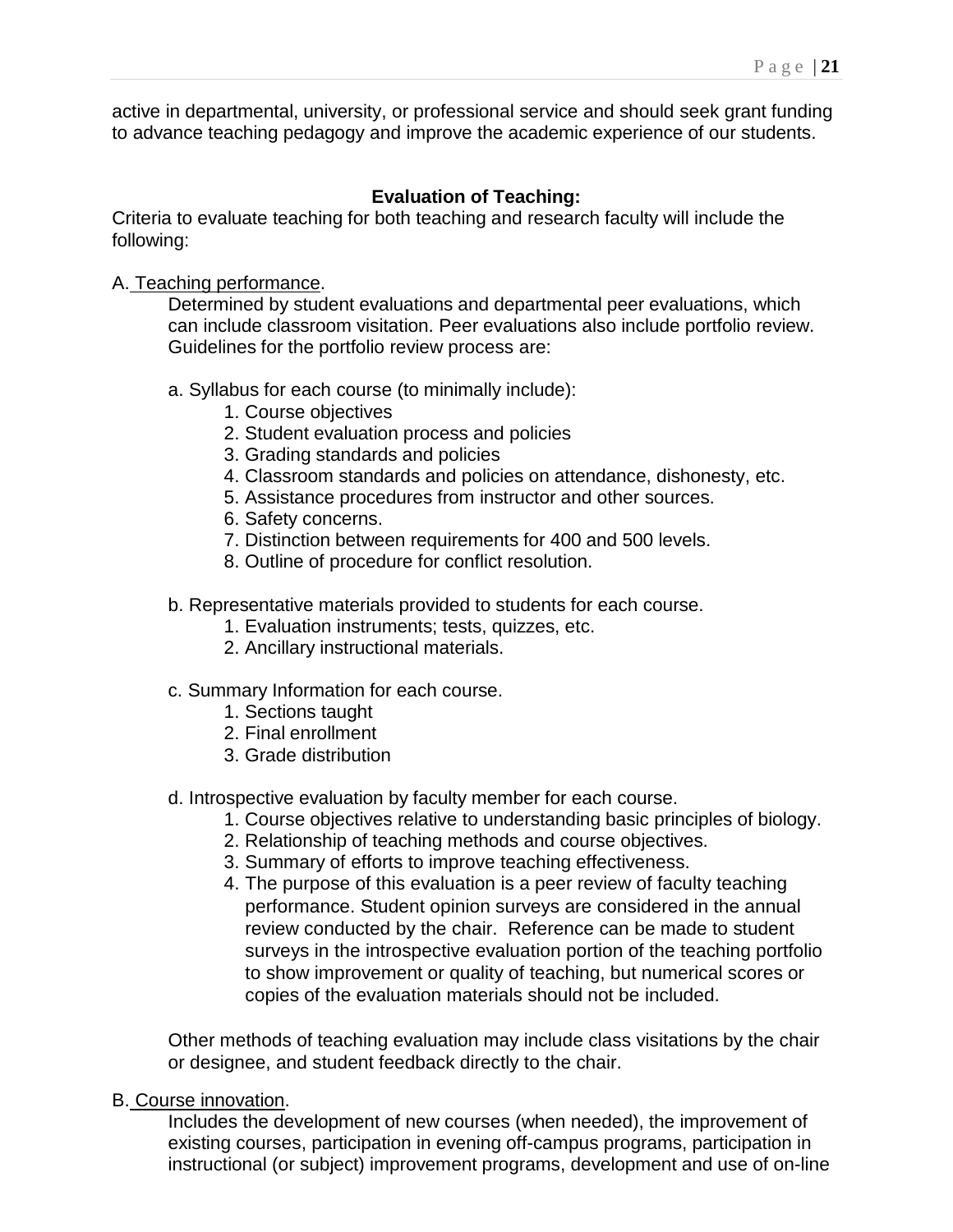courses etc.

C. Educational grant development.

Teaching faculty are encouraged to seek funding support for various courses and programs, equipment grants, or promote special instructional programs for secondary school teachers, high school students, participation in professional improvement workshops, etc. among others. Such activities are considered part of the academic role of the faculty member in the department and college.

D. Classroom efficiency.

Responsibilities assumed by faculty in ordering supplies, maintaining and proper use of laboratory equipment assigned to faculty member, among others.

#### E. Related factors to teaching are also considered.

These include class size, number of class or laboratory preparations, supervision of teaching assistants, counseling, etc.

F. A faculty member under review will receive a copy of the draft report and have opportunity to respond, or revise his/her portfolio, before the final report is submitted. If necessary, the faculty member can meet with the committee to discuss issues raised in the draft report. (Approved by the Executive Committee 21 February 2006).

#### **Guidelines for the Portfolio Review Committee**.

Each evaluation should consider teaching load and contain comments on the quality of the following elements of the portfolio:

- a. Syllabus: Are all elements of the syllabus present and clearly stated?
- b. Goals: Are course goals and objectives consistent with stated biological principles?
- c. Methods and materials: Are teaching methods consistent with course goals?
- d. Improvement efforts: Are improvement efforts appropriate?
- e. Suggestions for improvement.

Portfolio review materials are to be submitted electronically to the Department Chair on dates specified by policy or by the Chair. The Chair will then pass that information on to the Promotion, Tenure and Continuance Committee chair. The Promotion, Tenure and Continuance Committee will select a single Chair for all Portfolio Review Committees in a given year. Selection of the members of each review committee should reflect the general area covered by the Portfolio.

# **Professional Service.**

All faculty members, including teaching faculty, are expected to participate in professional service activities.

Service activities include: sponsoring of Biol 405 students; membership in departmental, college, and university committees; advising students; service assignments within the department; sponsorship of student activities. Community service relevant to the faculty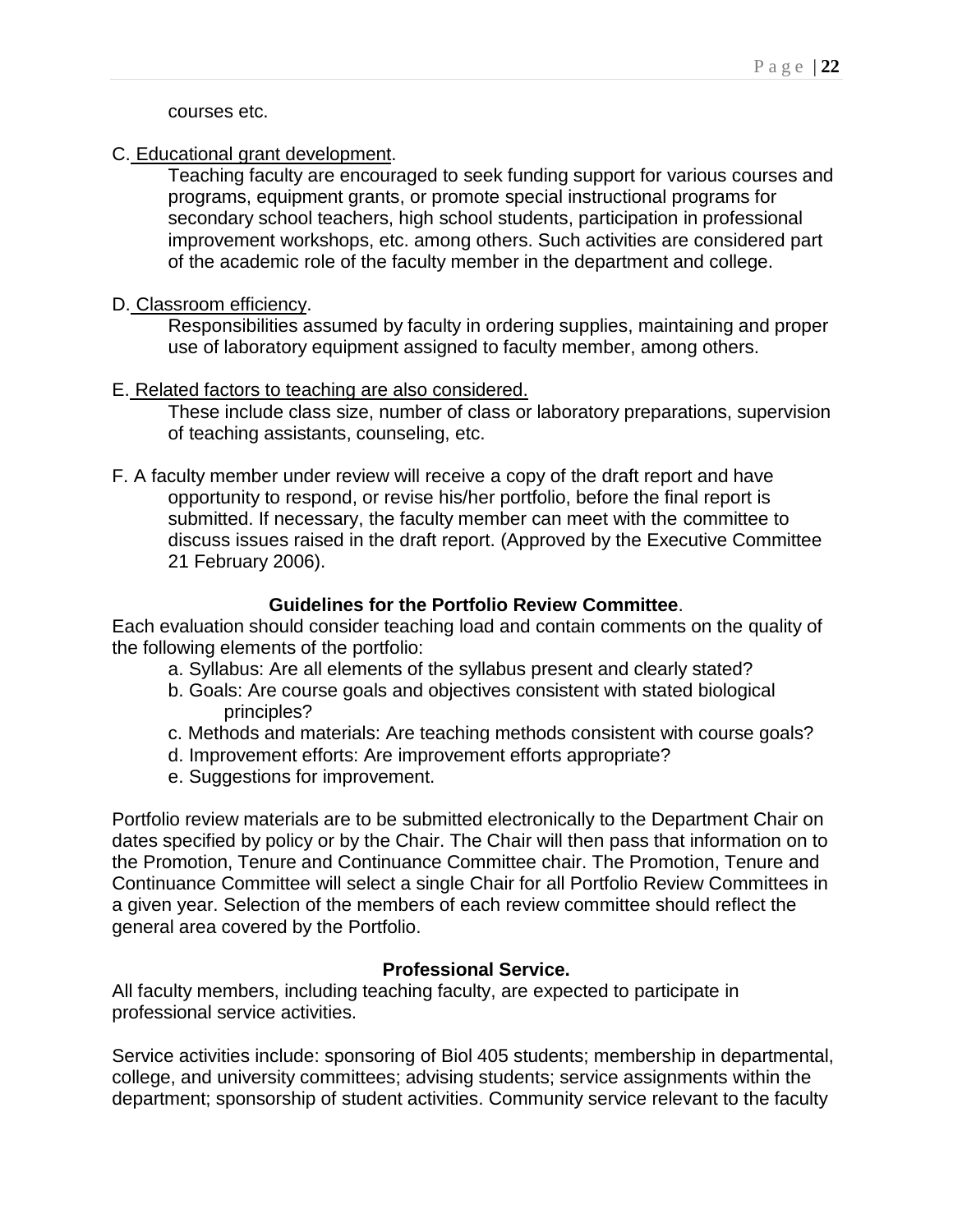member's professional area are important, including consulting activities (both paid and unpaid); speaking engagements; non-campus courses, workshops, projects and colloquia; and non-instructional outreach programs. Important service to scholarly or professional societies including holding office, membership on committees, hosting meetings, and serving as editors of journals. Included in this category would be publications by both teaching and research faculty in their professional journals, cooperation or joint interaction with other faculty in research or other academic activities. However, it should be noted for the teaching faculty, that scientific research activities are not required in their faculty role and that research would not be accepted as a substitute for poor teaching. However, any research support or actual research activities that the teaching faculty develop in addition to their teaching and service role would be considered an additional contribution in their professional evaluation

#### Emphasis for evaluation categories.

In addition to the areas of teaching and professional service, the research faculty have a major commitment to maintain an active productive research program as defined by publications and submission of research grant proposals. For the teaching faculty evaluation categories would be approximately 80% teaching, 20% professional activities. For the research faculty 40% research, 40% teaching, 20% professional activities. However, these should be considered on a sliding scale for the research faculty member. A significant increase in the research commitment as measured by increased funded research grants and publications would reduce the emphasis in the other two areas. For the teaching faculty, emphasis would always be placed on a strong commitment and satisfactory performance in teaching. In the past, research faculty engaged in research have been granted three hours of release time. This is not automatic, and is limited to three hours per semester in the absence of external funding. If a faculty member is not research active, instead of release time appropriate classroom or other assignments will be assigned. In addition, anyone desiring more than the three hours release time would be expected to have these hours paid for from grants or contracts as purchased release time. The Chair will work with the faculty to set up a two semester program of class and research loads, in case more research time is required over different periods of the year. Within the research area, criteria used for evaluation will include the following:

- A. Publications. Numbers of papers, types of papers, length, abstracts, quality of journal where the paper was published, multiple or single authored, senior author, etc. are some of the factors to consider. Technical reports are not considered legitimate publications.
- B. Grants and contracts. Important considerations are level of funding awarded, effort expended to acquire funding, and funding of students.

Other factors that may enter into evaluations include the following:

- A. Taking on specific departmental assignments of responsibility (e.g., departmental advisor, directing major programs or committees).
- B. Participation in workshops or programs to enrich your academic background.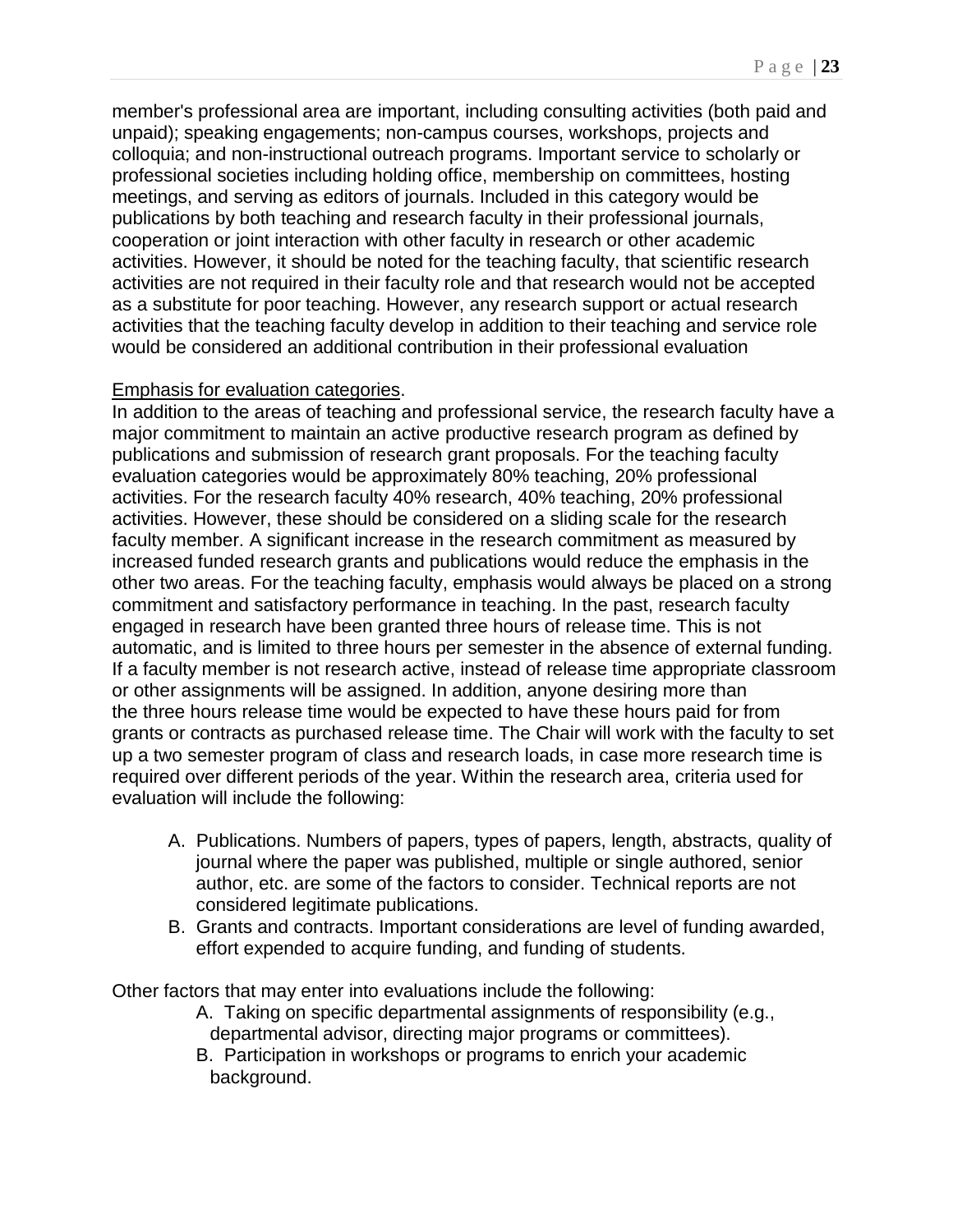# EVALUATION SCHEDULES

- 1. Faculty will be evaluated in accordance with the general guidelines presented in the Old Dominion University Faculty Handbook and policies established within the College of Sciences. By the beginning of the fall semester, faculty will be informed of the date their evaluation materials are due to the Chair. The evaluation period for non-tenured faculty is the previous academic year (fall and spring); for tenured faculty the evaluation period is the calendar year, i.e., the spring semester of one academic year and the fall semester of the next academic year.
- 2. Departmental faculty will be evaluated as either research faculty or teaching faculty.
	- a. Each portfolio must be evaluated by at least three individuals.
	- b. Non-tenured faculty will be evaluated annually by the Chair and the departmental Promotion, Tenure and Continuance Committee. Each annual evaluation will include a portfolio review of teaching for all structured courses taught in the previous two semesters; summer can be included at discretion of the faculty member.
	- c. Tenured faculty will be evaluated annually by the Chair and an in-depth review will occur at least every five years.
	- d. The in-depth portfolio will consist of all instructor-provided materials used in each course (not section) during the period covered by the evaluation. Materials from only the most recently taught section of each course and only from courses taught during the period covered by the evaluation should be included. If the faculty member chooses, summer session courses may be included.
- 3. Vitae (electronic) must be updated annually by all faculty; can be prepared from FAS.
- 4. Each faculty member is responsible for updating, at least annually, their information in the 'Faculty Activity System (FAS)'. This information will be used for reports throughout the year. The Department Chair will inform faculty when the information will be used so they have the opportunity to update their information.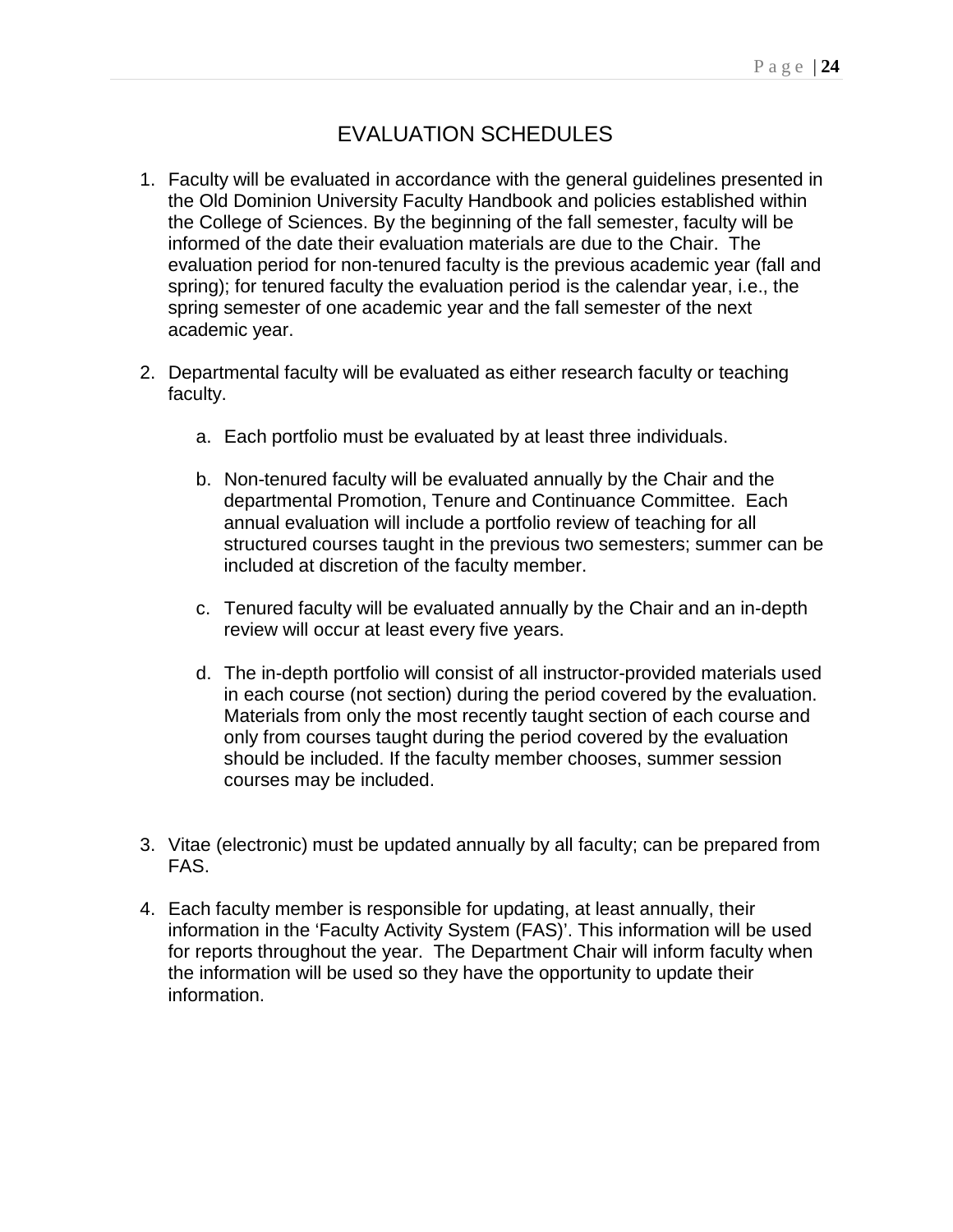#### **FACULTY TEACHING LOAD ASSIGNMENT GUIDELINES**

Full-time faculty teaching load responsibility is 12 TL per semester. A faculty member's teaching load should not exceed 12 TL per semester (unless an agreement between the faculty member and the department is approved prior to the start of the semester).<sup>\*</sup> The 12 TL may consist of activities from each of the categories described below

\*An arrangement like this must be approved by the chair and dean, and the approval must be forwarded to the Provost in advance of the start of the semester to which the agreement applies. (see ODU F.H. pg. 109)

#### FACULTY ON MEDICAL LEAVE:

The Chair should report any faculty member who is out on 100% medical leave by recording an entry in the ''Non-Instructional" tab on the WL reporting spreadsheet. Select "Other" in Category drop• down menu. 12 TL should be assigned in this case.

#### TEACHING LOAD ACTIVITY CATEGORIES:

Teaching load consists of all responsibilities of the teaching faculty: instruction, and five categories of non-instructional activities: advising/student supervision, research, administration, service, outside employment, and "other" where activities relevant to a particular faculty member's position do not line up with one of the previous categories

#### **INSTRUCTIONAL ACTIVITIES**

The following should guide allocation of TL to courses taught. In special circumstances, owing to the mode of instruction or a unique arrangement for a particular course, a different formula may be used to determine TL for those courses. Situations such as these must be well-documented tojustify the departure from standard workload methodology

#### Traditional Lecture Courses (3-contact hours)\*

| Enrollment                                                                                      | < 100                  |                                          |                            | 3.0 TL                      |                             |             |      |
|-------------------------------------------------------------------------------------------------|------------------------|------------------------------------------|----------------------------|-----------------------------|-----------------------------|-------------|------|
| Enrollment                                                                                      | $>100$ :               |                                          | add 0.5 TL per 50 students |                             |                             | Max:6.0 TL  |      |
|                                                                                                 | 3TL                    |                                          | 4TL                        |                             | 5TL                         |             | 6TL  |
| # students                                                                                      | < 100                  |                                          | < 150                      |                             | $<$ 200                     |             | >249 |
| *For courses <3hr, use ratio of I contact hr: 1TL                                               |                        |                                          |                            |                             |                             |             |      |
| "W" courses [other than 405] with >20 students receive extra teach-load due to the<br>$\bullet$ |                        |                                          |                            |                             |                             |             |      |
| additional grading required                                                                     |                        |                                          |                            |                             |                             |             |      |
| $\bullet$                                                                                       |                        | Lab Multiplier: 0.75 TL per contact hour |                            |                             |                             | Max: 6.0 TL |      |
|                                                                                                 |                        |                                          |                            |                             |                             |             |      |
| Supervision of GTAs:                                                                            |                        |                                          |                            |                             |                             |             |      |
|                                                                                                 | $1 - 4$ GTAs: $0.5$ TL |                                          |                            |                             | 5 - 10 GTAs  1.0 TL         |             |      |
|                                                                                                 |                        |                                          |                            |                             |                             |             |      |
| Distance Learning Courses (3-hr)                                                                |                        |                                          |                            |                             |                             |             |      |
| Enrollment                                                                                      | $< 50$ :               |                                          |                            | 3.0 TL                      |                             |             |      |
| Enrollment                                                                                      | >50:                   |                                          |                            | add 0.5 TL per 20 students* |                             | Max: 6.0 TL |      |
| Online labs 25 students per section                                                             |                        |                                          |                            |                             |                             |             |      |
|                                                                                                 |                        |                                          |                            |                             |                             |             |      |
| Graduate Student Courses <sup>#</sup>                                                           |                        |                                          |                            |                             |                             |             |      |
| <b>Dissertation Committee Chair</b>                                                             |                        |                                          |                            |                             | 1.0TL per graduate student* |             |      |
| <b>Masters Committee Chair</b>                                                                  |                        |                                          |                            |                             | 1.0TL per graduate student* |             |      |
| #Student must be enrolled in Biol 698, 699, 898 or 899. (One TL per graduate student)           |                        |                                          |                            |                             |                             |             |      |
| * Cannot get instructional and non-instructional for the same student                           |                        |                                          |                            |                             |                             |             |      |